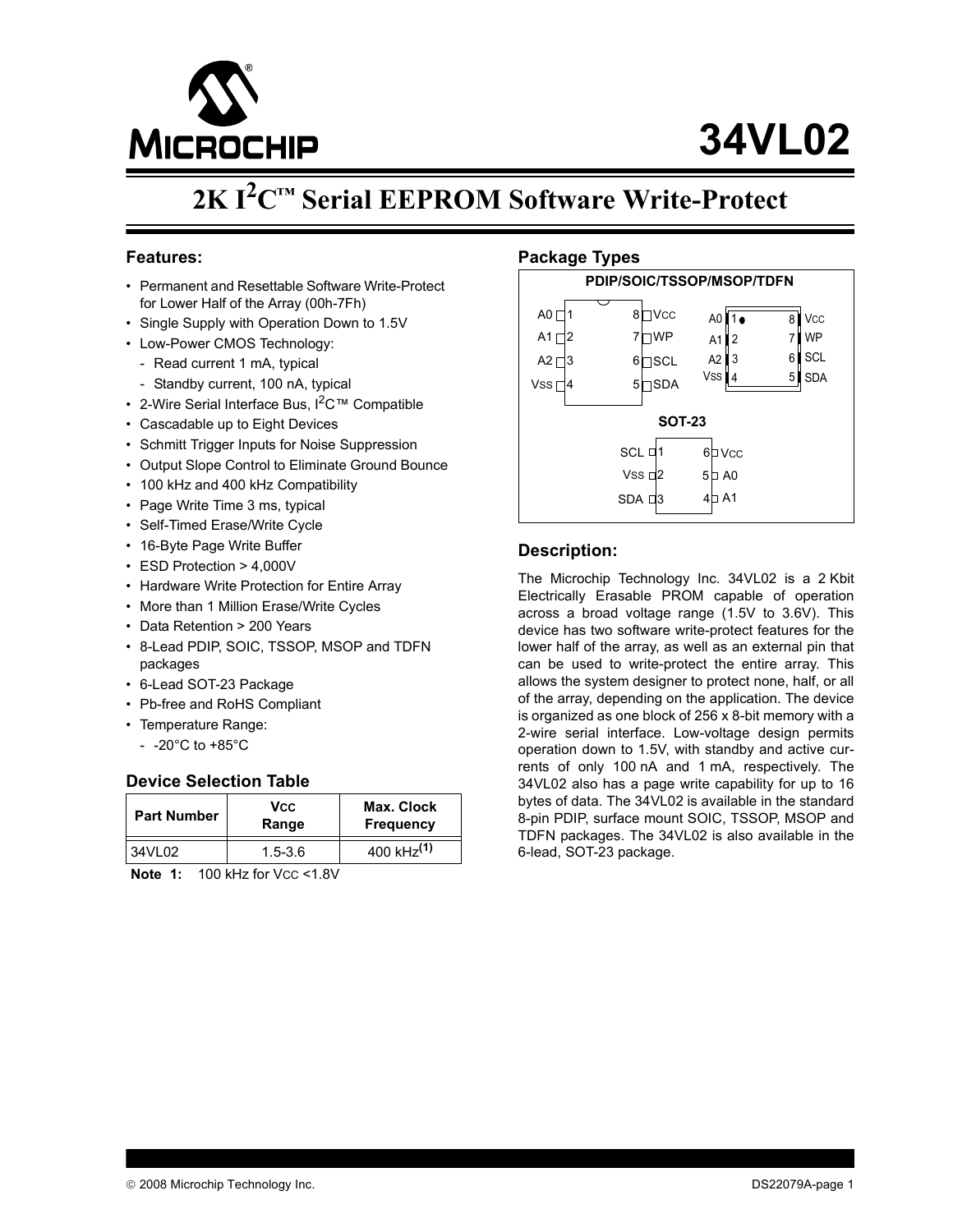#### **Block Diagram**

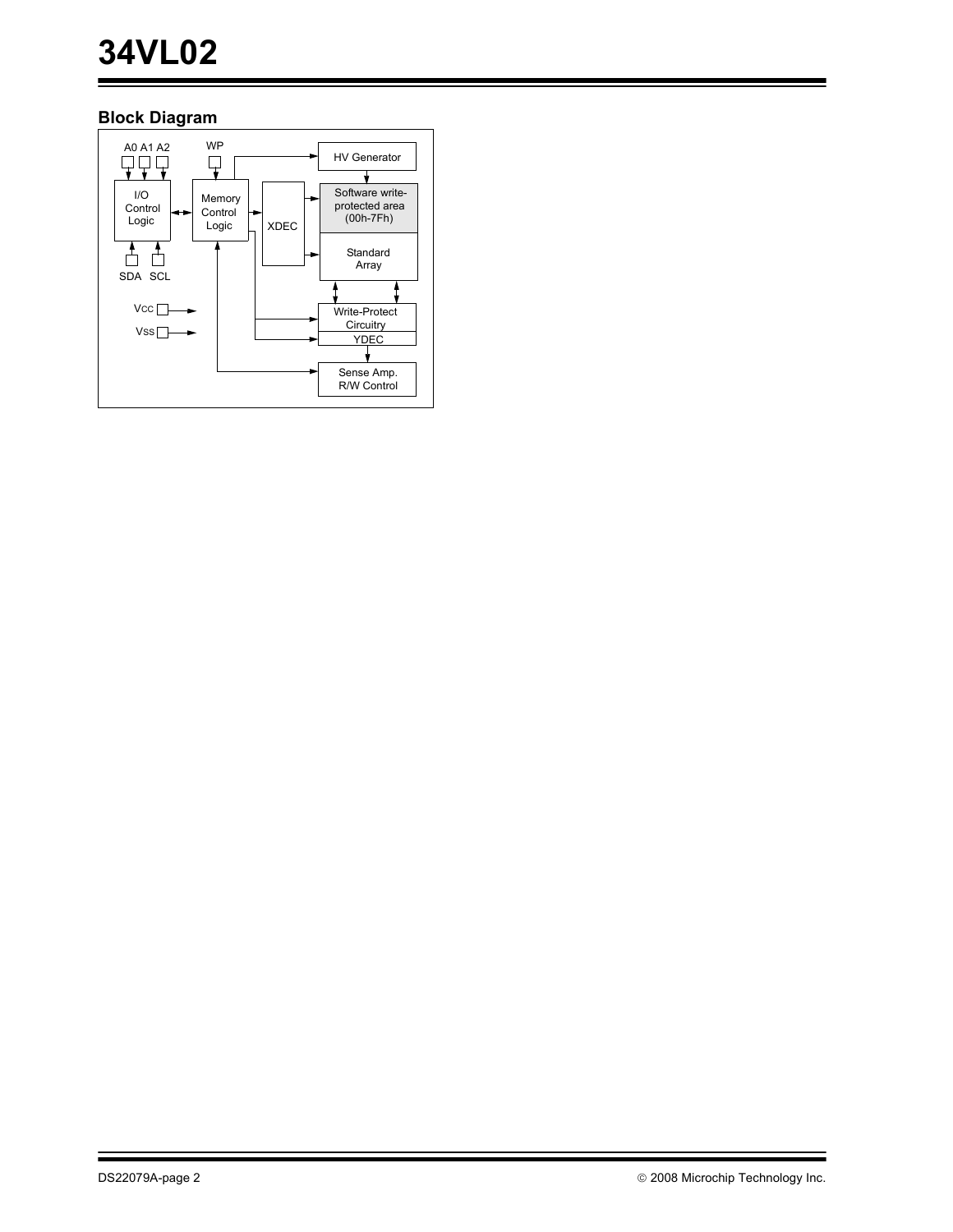### **1.0 ELECTRICAL CHARACTERISTICS**

#### **Absolute Maximum Ratings(†)**

**† NOTICE:** Stresses above those listed under "Absolute Maximum Ratings" may cause permanent damage to the device. These are stress ratings only and functional operation of the device at these or any other conditions above those indicated in the operation sections of the specifications is not implied. Exposure to Absolute Maximum Rating conditions for extended periods may affect device reliability.

#### **TABLE 1-1: DC SPECIFICATIONS**

| <b>DC CHARACTERISTICS</b> |              | $Vcc = +1.5V$ to $+3.6V$<br>Temperature Range: -20°C to +85°C |             |      |                 |              |                                             |
|---------------------------|--------------|---------------------------------------------------------------|-------------|------|-----------------|--------------|---------------------------------------------|
| Param.<br>No.             | Symbol       | <b>Characteristic</b>                                         | Min.        | Typ. | Max.            | <b>Units</b> | <b>Conditions</b>                           |
|                           |              | A0, A1, A2, SCL, SDA<br>and WP pins                           |             |      |                 |              |                                             |
| D <sub>1</sub>            | <b>VIH</b>   | High-level input voltage                                      | $0.7$ Vcc   |      |                 | V            |                                             |
| D <sub>2</sub>            | VIL          | Low-level input voltage                                       |             |      | $0.3$ Vcc       | $\vee$       | 0.2 Vcc for $Vcc < 2.5V$                    |
| D <sub>3</sub>            | <b>VHYS</b>  | <b>Hysteresis of Schmitt</b><br>Trigger inputs                | $0.05$ Vcc  |      |                 | $\vee$       | (Note)                                      |
| D <sub>4</sub>            | <b>VOL</b>   | Low-level output voltage                                      |             |      | 0.40            | V            | $IOL = 3.0$ mA, $VCC = 2.5V$                |
| D <sub>5</sub>            | <b>VHV</b>   | High-Voltage Detect                                           | 7           |      | 10              | $\vee$       | A0 Pin only, Vcc < 2.2V                     |
|                           |              |                                                               | $VCC + 4.8$ |      | 10 <sup>1</sup> | $\vee$       | A0 Pin only, $Vcc \ge 2.2V$                 |
| D <sub>6</sub>            | Iц           | Input leakage current                                         |             |      | ±1              | μA           | $V_{IN}$ = Vss or Vcc                       |
| D7                        | <b>ILO</b>   | Output leakage current                                        |             |      | ±1              | μA           | $VOUT = VSS$ or $VCC$                       |
| D <sub>8</sub>            | CIN,<br>COUT | Pin capacitance<br>(all inputs/outputs)                       |             |      | 10              | рF           | $VCC = 3.6V (Note)$<br>$TA = 25^{\circ}C$   |
| D <sub>9</sub>            | Icc write    | Operating current                                             |             | 0.1  | 3               | mA           | $Vcc = 3.6V$                                |
| D <sub>10</sub>           | Icc read     |                                                               |             | 0.05 | 1               | mA           |                                             |
| D11                       | <b>ICCS</b>  | Standby current                                               |             | 0.01 | 1               | μA           | $SDA = SCL = VCC$<br>A0, A1, A2, $WP = Vss$ |

<span id="page-2-0"></span>**Note:** This parameter is periodically sampled and not 100% tested.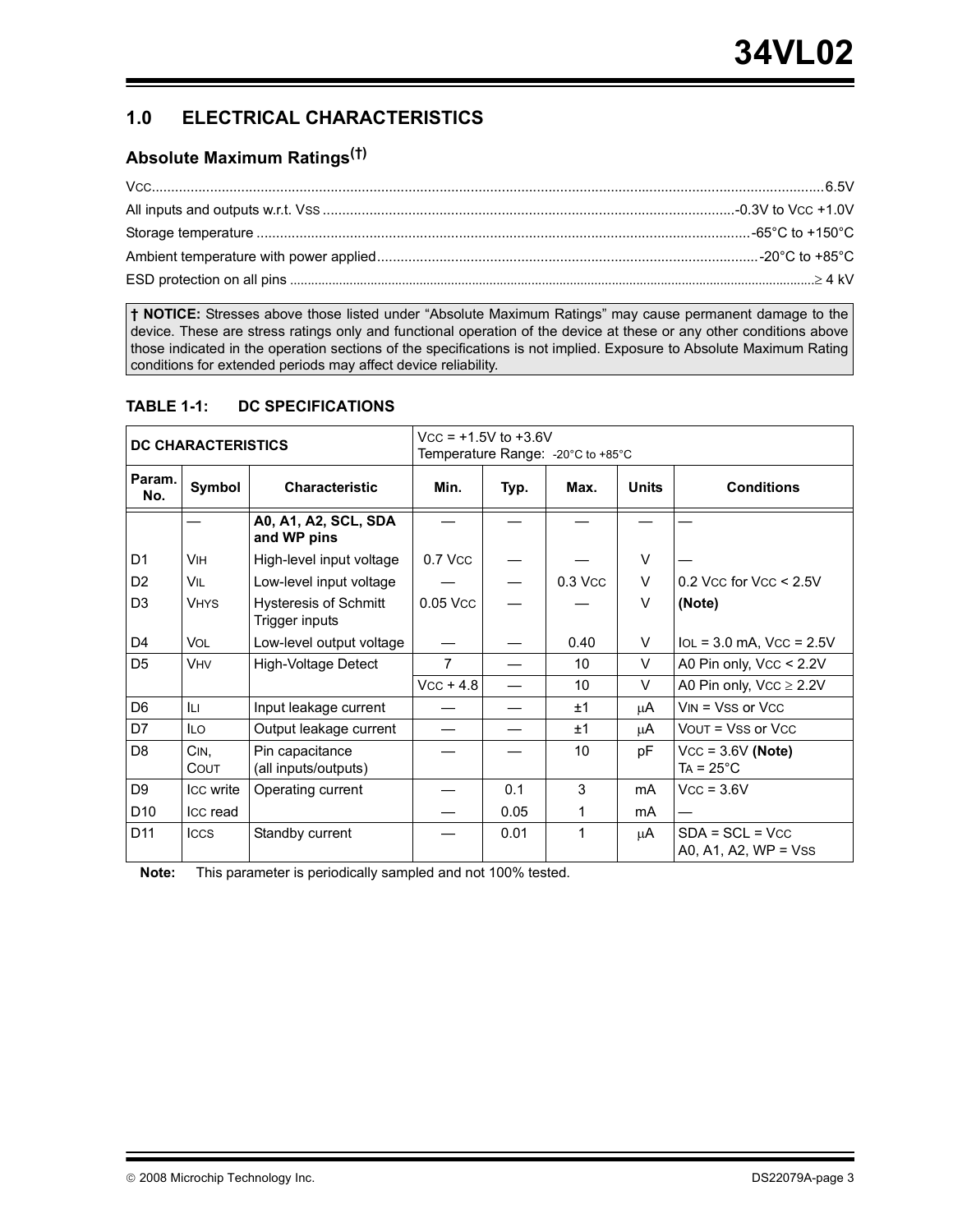#### **TABLE 1-2: AC SPECIFICATIONS**

| <b>AC CHARACTERISTICS</b> |                                 | $Vcc = +1.5V$ to $+3.6V$<br>Temperature Range: -20°C to +85°C                      |                          |                          |              |                                                     |
|---------------------------|---------------------------------|------------------------------------------------------------------------------------|--------------------------|--------------------------|--------------|-----------------------------------------------------|
| Param.<br>No.             | Symbol                          | Characteristic                                                                     | Min.                     | Max.                     | <b>Units</b> | <b>Conditions</b>                                   |
| 1                         | FCLK                            | Clock frequency                                                                    |                          | 100<br>400               | kHz          | $1.5V \leq VCC < 1.8V$<br>$1.8V \leq VCC \leq 3.6V$ |
| $\overline{2}$            | <b>THIGH</b>                    | Clock high time                                                                    | 4000<br>600              | $\overline{\phantom{0}}$ | ns           | $1.5V \leq VCC < 1.8V$<br>$1.8V \leq VCC \leq 3.6V$ |
| 3                         | <b>TLOW</b>                     | Clock low time                                                                     | 4700<br>1300             |                          | ns           | $1.5V \leq VCC < 1.8V$<br>$1.8V \leq VCC \leq 3.6V$ |
| 4                         | <b>TR</b>                       | SDA and SCL rise time (Note 1)                                                     |                          | 1000<br>300              | ns           | 1.5V < VCC < 1.8V<br>$1.8V \leq VCC \leq 3.6V$      |
| 5                         | TF                              | SDA and SCL fall time (Note 1)                                                     |                          | 1000<br>300              | ns           | 1.5V < VCC < 1.8V<br>$1.8V \leq VCC \leq 3.6V$      |
| 6                         | THD:STA                         | Start condition hold time                                                          | 4000<br>600              |                          | ns           | $1.5V \leq VCC < 1.8V$<br>$1.8V \leq VCC \leq 3.6V$ |
| $\overline{7}$            | TSU:STA                         | Start condition setup time                                                         | 4700<br>600              |                          | ns           | $1.5V \leq VCC < 1.8V$<br>$1.8V \leq VCC \leq 3.6V$ |
| 8                         | THD:DAT                         | Data input hold time                                                               | 0                        |                          | ns           | (Note 2)                                            |
| 9                         | TSU:DAT                         | Data input setup time                                                              | 250<br>100               |                          | ns           | $1.5V \leq VCC < 1.8V$<br>$1.8V \leq VCC \leq 3.6V$ |
| 10                        | TSU:STO                         | Stop condition setup time                                                          | 4000<br>600              |                          | ns           | $1.5V \leq VCC < 1.8V$<br>$1.8V \leq VCC \leq 3.6V$ |
| 11                        | T <sub>SU</sub> : <sub>WP</sub> | WP setup time                                                                      | 4000<br>600              |                          | ns           | $1.5V \leq VCC < 1.8V$<br>$1.8V \leq VCC \leq 3.6V$ |
| 12                        | THD:WP                          | WP hold time                                                                       | 4700<br>600              |                          | ns           | $1.5V \leq VCC < 1.8V$<br>$1.8V \leq VCC \leq 3.6V$ |
| 13                        | TAA                             | Output valid from clock (Note 2)                                                   | $\overline{\phantom{0}}$ | 3500<br>900              | ns           | $1.5V \leq VCC < 1.8V$<br>$1.8V \leq VCC \leq 3.6V$ |
| 14                        | <b>TBUF</b>                     | Bus free time: Time the bus must be<br>free before a new transmission can<br>start | 1300<br>4700             |                          | ns           | $1.5V \leq VCC < 1.8V$<br>$1.8V \leq VCC \leq 3.6V$ |
| 16                        | <b>TSP</b>                      | Input filter spike suppression<br>(SDA and SCL pins)                               |                          | 50                       | ns           | (Note 1 and Note 3)                                 |
| 17                        | <b>Twc</b>                      | Write cycle time (byte or page)                                                    |                          | 5                        | ms           |                                                     |
| 18                        |                                 | Endurance                                                                          | 1M                       |                          | cycles       | $25^{\circ}$ C, Vcc = 3.6V, Block mode<br>(Note 4)  |

<span id="page-3-1"></span><span id="page-3-0"></span>Note 1: Not 100% tested. CB = total capacitance of one bus line in pF.

**2:** As a transmitter, the device must provide an internal minimum delay time to bridge the undefined region (minimum 300 ns) of the falling edge of SCL to avoid unintended generation of Start or Stop conditions.

<span id="page-3-3"></span>**3:** The combined TSP and VHYS specifications are due to new Schmitt Trigger inputs, which provide improved noise spike suppression. This eliminates the need for a TI specification for standard operation.

<span id="page-3-2"></span>**4:** This parameter is not tested but ensured by characterization. For endurance estimates in a specific application, please consult the Total Endurance™ Model which can be obtained from Microchip's web site at www.microchip.com.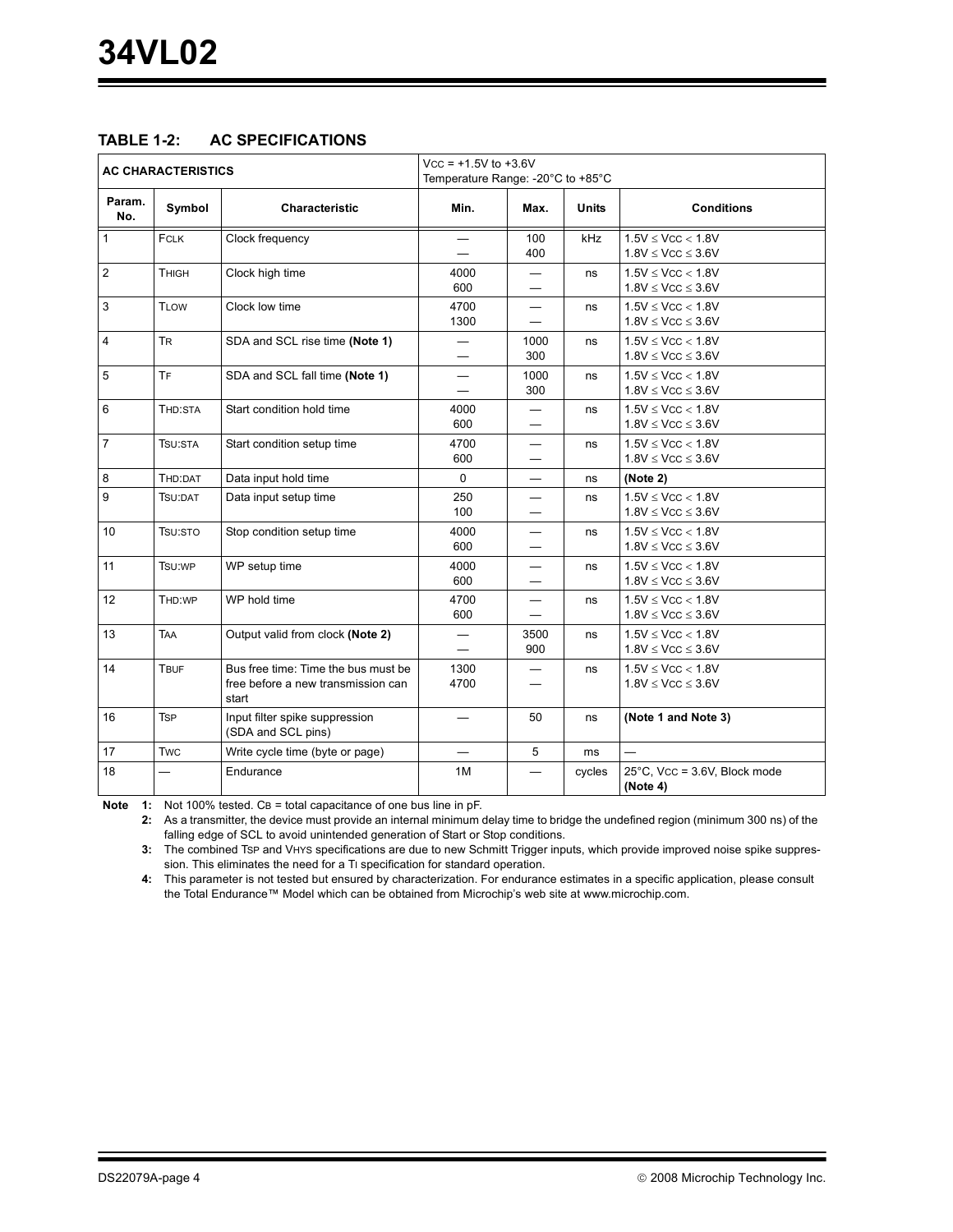

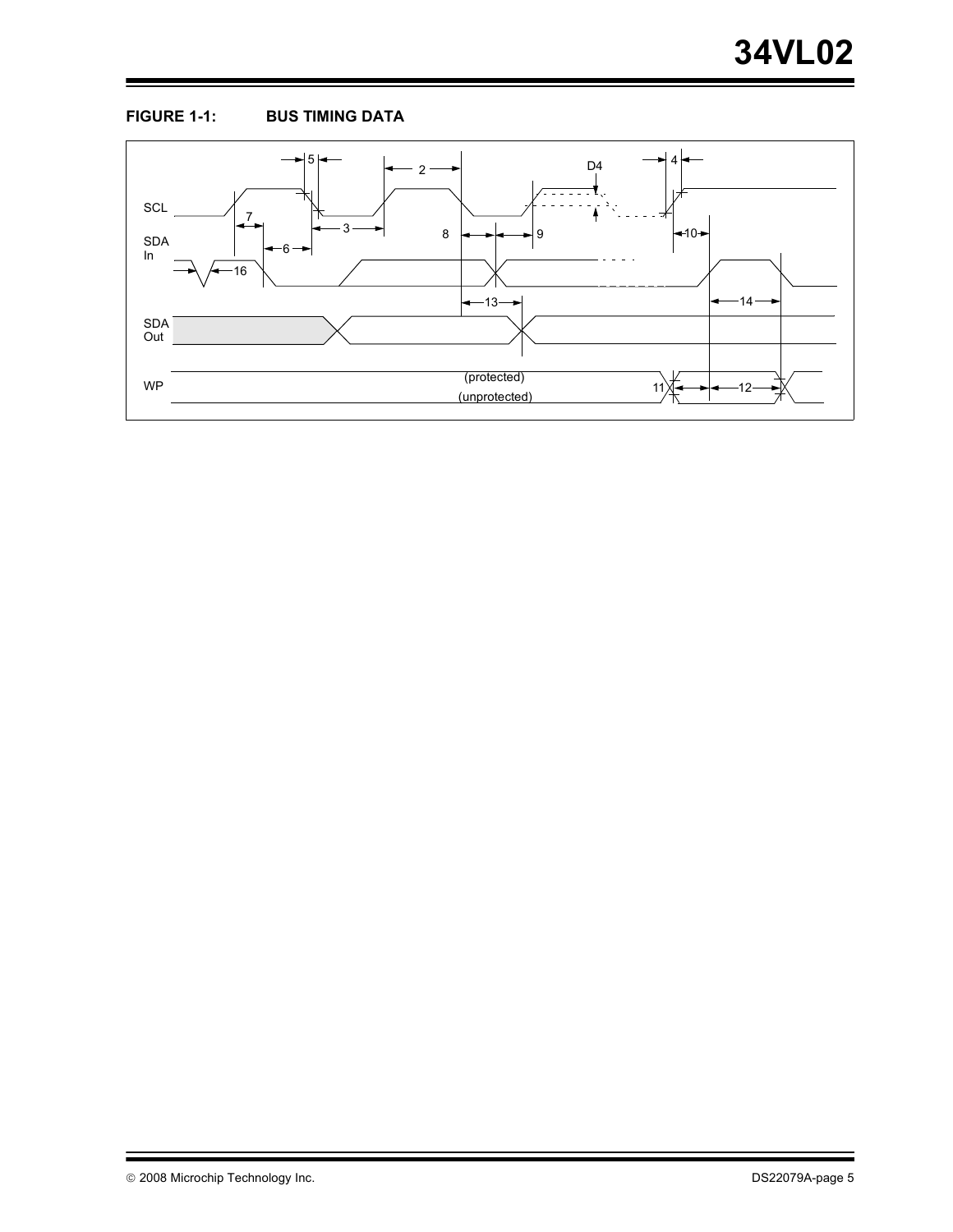#### **2.0 FUNCTIONAL DESCRIPTION**

The 34VL02 has two Software Write-Protect features that allow you to protect half of the array from being written (Addresses 00h-7Fh). One command, Software Write-Protect (SWP) will prevent writes to half of the array and is resettable by using the Clear Software Write-Protect (CSWP) command. The other command is Permanent Software Write-Protect (PSWP), which is not resettable and will permanently lock half the array from being written to. The device still has an external pin (WP) that allows you to protect the entire array if so desired.

The 34VL02 supports a bidirectional 2-wire bus and data transmission protocol. A device that sends data onto the bus is defined as a transmitter, and a device receiving data, as a receiver. The bus has to be controlled by a master device, which generates the Serial Clock (SCL), controls the bus access and generates the Start and Stop conditions, while the 34VL02 works as slave. Both master and slave can operate as transmitter or receiver, but the master device determines which mode is activated.

#### **3.0 BUS CHARACTERISTICS**

The following **bus protocol** has been defined:

- Data transfer may be initiated only when the bus is not busy.
- During data transfer, the data line must remain stable whenever the clock line is high. Changes in the data line while the clock line is high will be interpreted as a Start or Stop condition.

Accordingly, the following bus conditions have been defined ([Figure 3-1\)](#page-6-0).

#### **3.1 Bus Not Busy (A)**

Both data and clock lines remain high.

#### **3.2 Start Data Transfer (B)**

A high-to-low transition of the SDA line while the clock (SCL) is high determines a Start condition. All commands must be preceded by a Start condition.

#### **3.3 Stop Data Transfer (C)**

A low-to-high transition of the SDA line while the clock (SCL) is high determines a Stop condition. All operations must be ended with a Stop condition.

#### **3.4 Data Valid (D)**

The state of the data line represents valid data when, after a Start condition, the data line is stable for the duration of the high period of the clock signal.

The data on the line must be changed during the low period of the clock signal. There is one clock pulse per bit of data.

Each data transfer is initiated with a Start condition and terminated with a Stop condition. The number of data bytes transferred between the Start and Stop conditions is determined by the master device and is, theoretically, unlimited; although only the last sixteen will be stored when doing a write operation. When an overwrite does occur, it will replace data in a first-in, first-out (FIFO) fashion.

#### **3.5 Acknowledge**

Each receiving device, when addressed, is obliged to generate an Acknowledge after the reception of each byte. Exceptions to this rule relating to software write protection are described in **[Section 7.0 "Write Protec](#page-11-0)[tion"](#page-11-0)**. The master device must generate an extra clock pulse, which is associated with this Acknowledge bit.

| Note: | The 34VL02 does not generate any  |  |  |  |
|-------|-----------------------------------|--|--|--|
|       | Acknowledge bits if an internal   |  |  |  |
|       | programming cycle is in progress. |  |  |  |

The device that acknowledges has to pull down the SDA line during the Acknowledge clock pulse in such a way that the SDA line is stable low during the high period of the acknowledge related clock pulse. Of course, setup and hold times must be taken into account. During reads, a master must signal an end-ofdata to the slave by not generating an Acknowledge bit on the last byte that has been clocked out of the slave. In this case, the slave (34VL02) will leave the data line high to enable the master to generate the Stop condition.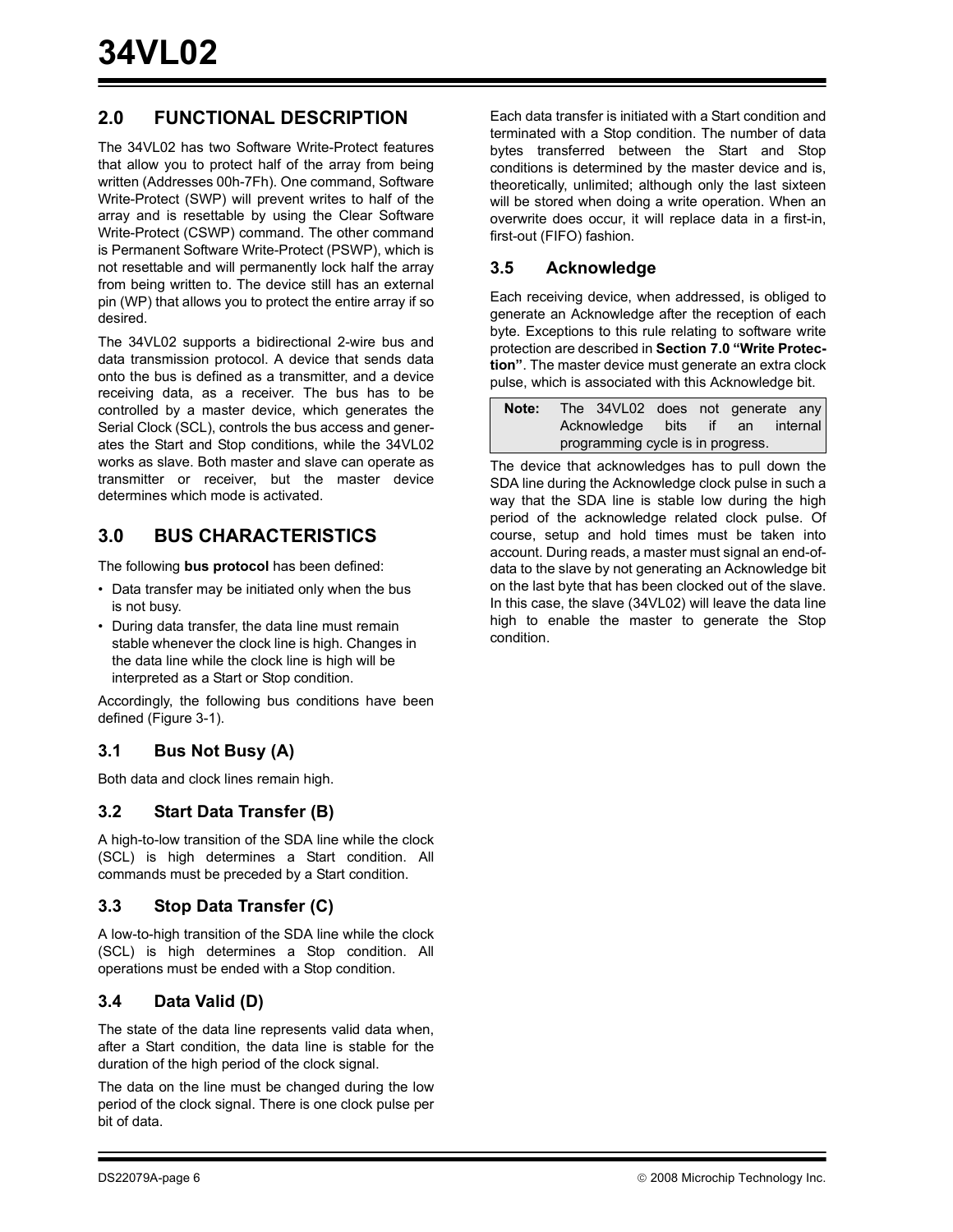<span id="page-6-0"></span>



#### **3.6 Device Addressing**

A control byte is the first byte received following the Start condition from the master device. The first part of the control byte consists of a 4-bit control code which is set to '1010' for normal read and write operations and '0110' for writing to the write-protect register. The control byte is followed by three Chip Select bits (A2, A1, A0). The Chip Select bits allow the use of up to eight 34VL02 devices on the same bus and are used to determine which device is accessed. The Chip Select bits in the control byte must correspond to the logic levels on the corresponding A2, A1 and A0 pins for the device to respond.

The eighth bit of slave address determines if the master device wants to read or write to the 34VL02 ([Figure 3-2\)](#page-6-1). When set to a one, a read operation is selected. When set to a zero, a write operation is selected.

| <b>Operation</b>       | Control<br>Code | Chip<br><b>Select</b> | R/W |
|------------------------|-----------------|-----------------------|-----|
| Read                   | 1010            | A2 A1 A0              |     |
| Write                  | 1010            | A2 A1 A0              |     |
| Write-Protect Register | 0110            | A2 A1 A0              |     |

#### <span id="page-6-1"></span>**FIGURE 3-2: CONTROL BYTE ALLOCATION**



#### **4.0 WRITE OPERATIONS**

#### **4.1 Byte Write**

Following the Start signal from the master, the device code(4 bits), the Chip Select bits (3 bits) and the R/W bit, which is a logic low, are placed onto the bus by the master transmitter. This indicates to the addressed slave receiver that a byte with a word address will follow, once it has generated an Acknowledge bit during the ninth clock cycle. Therefore, the next byte transmitted by the master is the word address and will be written into the Address Pointer of the 34VL02.

After receiving another Acknowledge signal from the 34VL02, the master device will transmit the data word to be written into the addressed memory location. The 34VL02 acknowledges again and the master generates a Stop condition. This initiates the internal write cycle, which means that during this time, the 34VL02 will not generate Acknowledge signals ([Figure 4-1](#page-7-0)). If an attempt is made to write to the array when the software or hardware write protection has been enabled, the device will acknowledge the command, but no data will be written. The write cycle time must be observed even if the write protection is enabled.

#### **4.2 Page Write**

The write control byte, word address and the first data byte are transmitted to the 34VL02 in the same way as in a byte write. Instead of generating a Stop condition, the master transmits up to 15 additional data bytes to the 34VL02, which are temporarily stored in the on-chip page buffer and will be written into the memory after the master has transmitted a Stop condition. Upon receipt of each word, the four lower order Address Pointer bits are internally incremented by one. The higher order four bits of the word address remain constant. If the master should transmit more than 16 bytes prior to generating the Stop condition, the address counter will roll over and the previously received data will be overwritten. As with the byte write operation, once the Stop condition is received, an internal write cycle will begin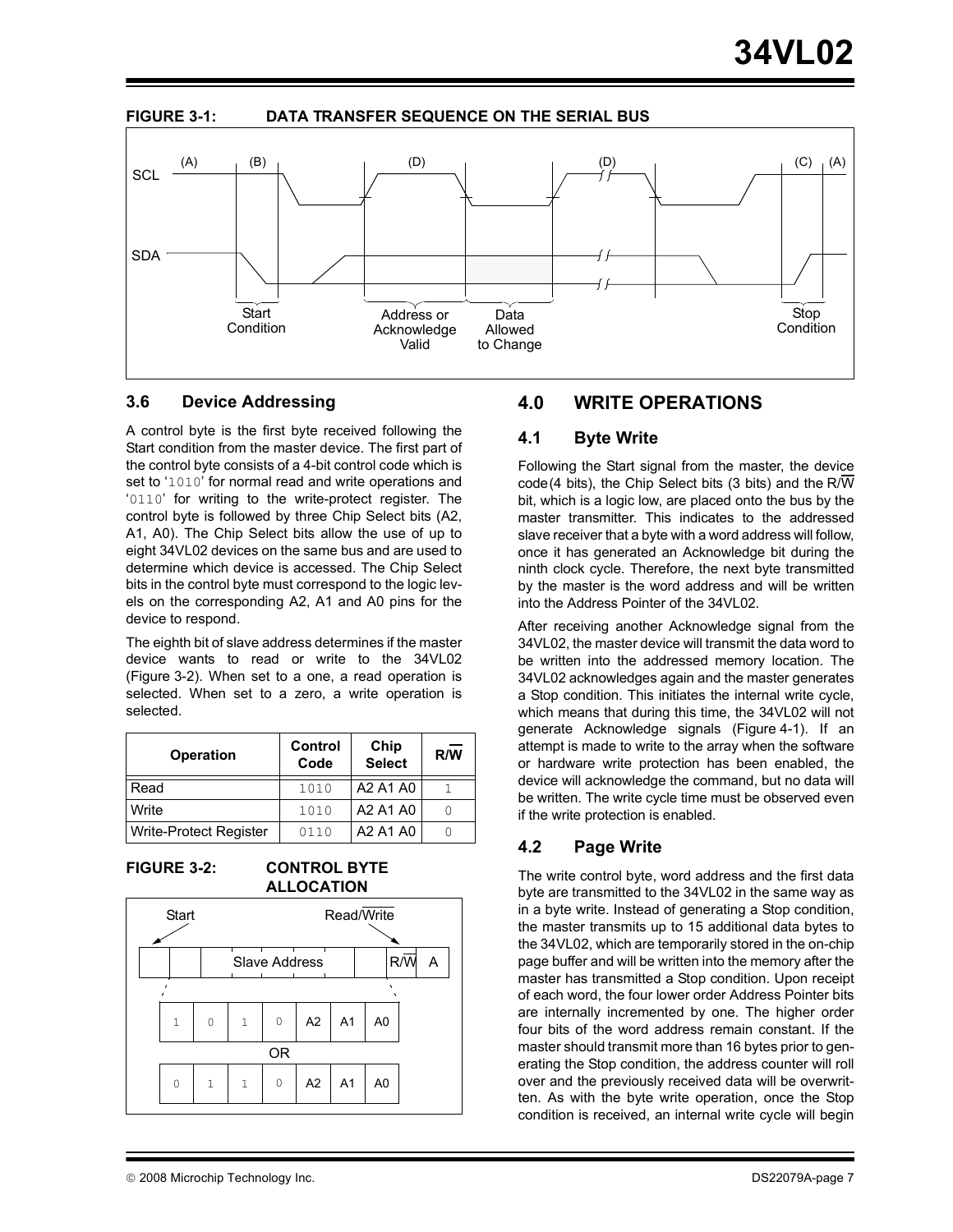([Figure 4-2\)](#page-7-1). If an attempt is made to write to the array when the hardware write protection has been enabled, the device will acknowledge the command, but no data will be written. The write cycle time must be observed even if the write protection is enabled.

**Note:** Page write operations are limited to writing bytes within a single physical page, regardless of the number of bytes actually being written. Physical page boundaries start at addresses that are integer multiples of the page buffer size (or 'page size') and end at addresses that are integer multiples of [page size – 1]. If a Page Write command attempts to write across a physical page boundary, the result is that the data wraps around to the beginning of the current page (overwriting data previously stored there), instead of being written to the next page, as might be expected. It is therefore necessary for the application software to prevent page write operations that would attempt to cross a page boundary.

<span id="page-7-0"></span>

#### <span id="page-7-1"></span>**FIGURE 4-2: PAGE WRITE**

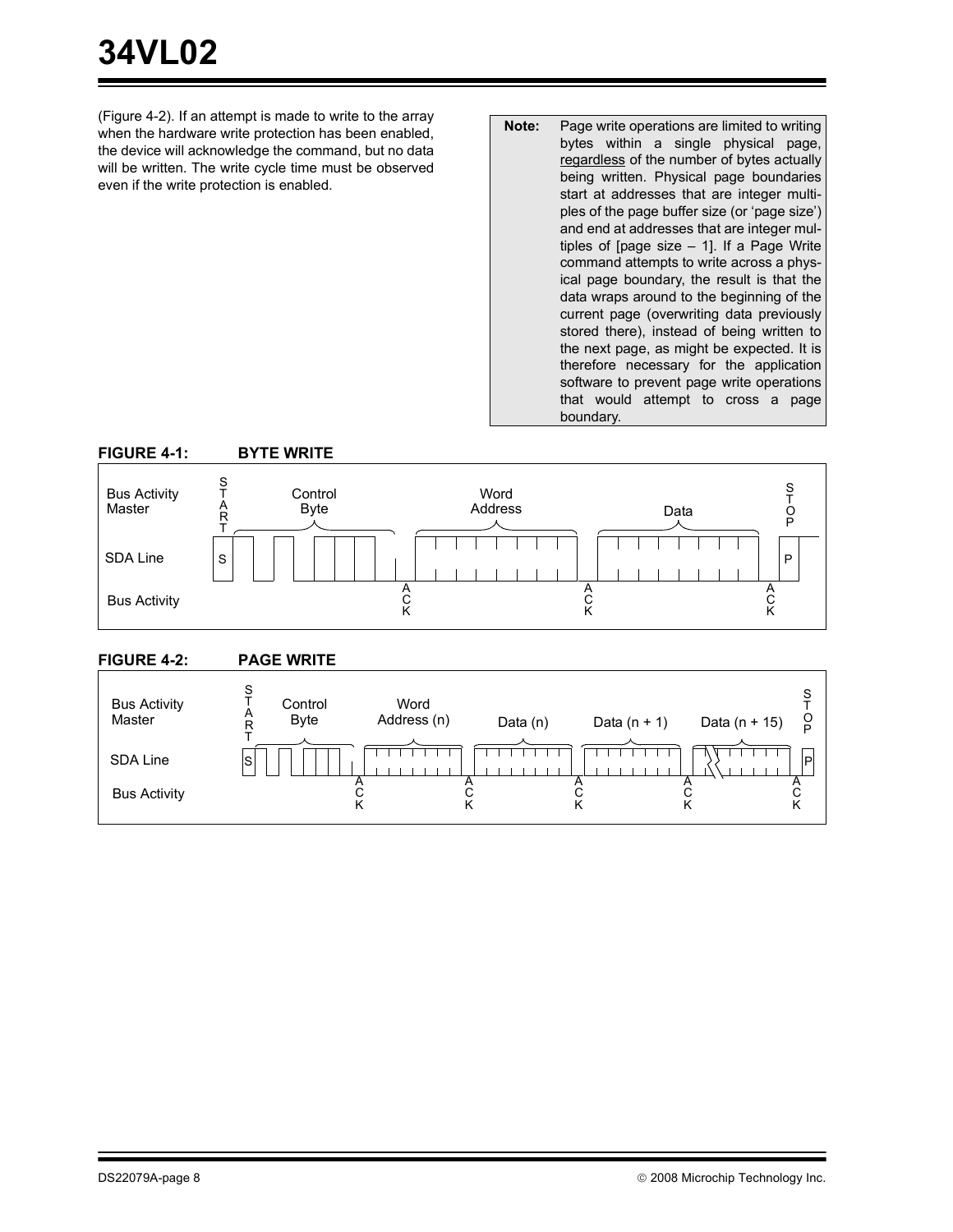#### **5.0 ACKNOWLEDGE POLLING**

Since the device will not acknowledge during a write cycle, this can be used to determine when the cycle is complete (this feature can be used to maximize bus throughput). Once the Stop condition for a Write command has been issued from the master, the device initiates the internally timed write cycle. ACK polling can be initiated immediately. This involves the master sending a Start condition followed by the control byte for a Write command ( $R/\overline{W} = 0$ ). If the device is still busy with the write cycle, then no ACK will be returned. If the cycle is complete, then the device will return the ACK and the master can then proceed with the next Read or Write command. See [Figure 5-1](#page-8-0) for flow diagram.

<span id="page-8-0"></span>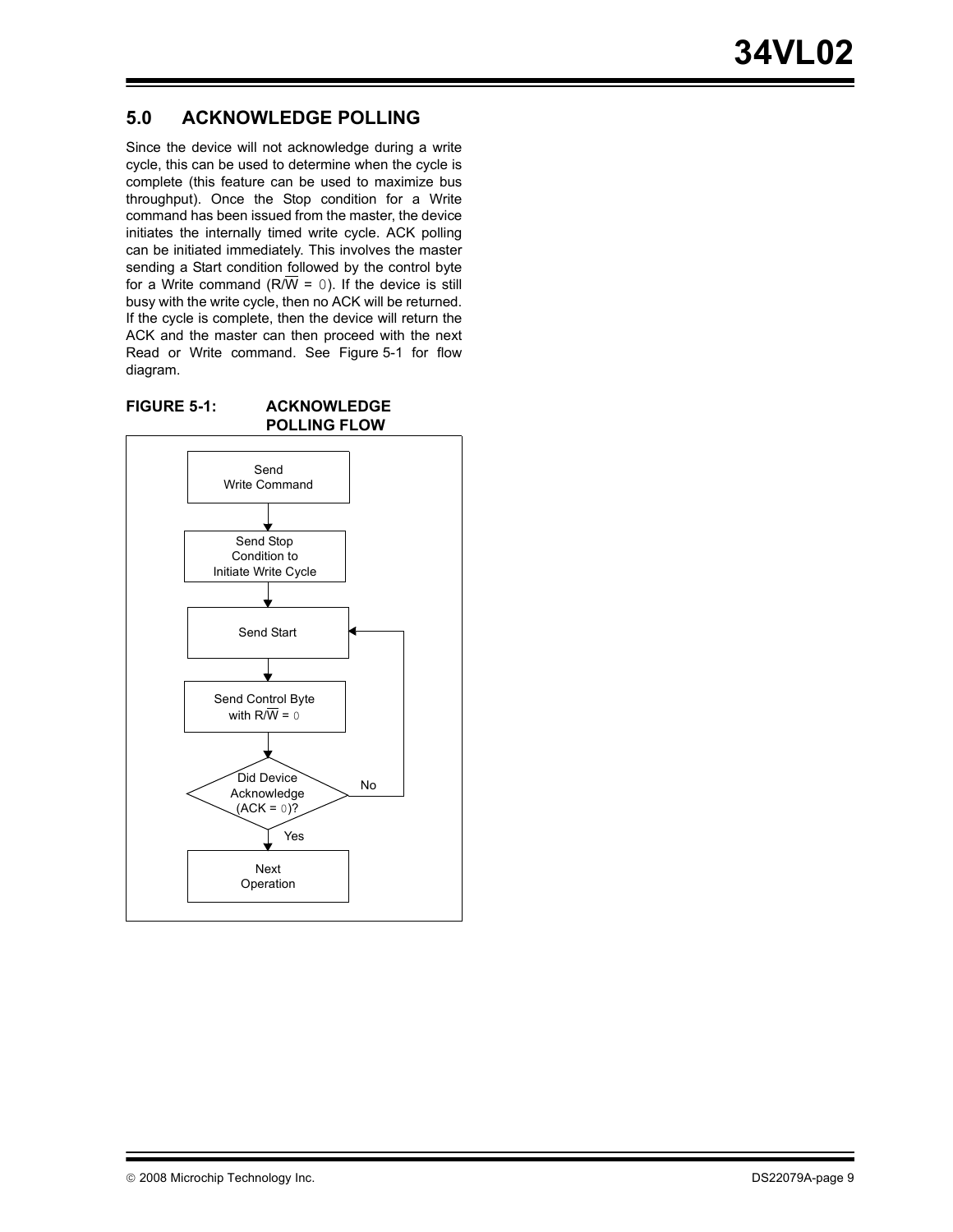#### **6.0 READ OPERATION**

Read operations are initiated in the same way as write operations, with the exception that the  $R/\overline{W}$  bit of the slave address is set to '1'. There are three basic types of read operations: current address read, random read and sequential read.

#### **6.1 Current Address Read**

The 34VL02 contains an address counter that maintains the address of the last word accessed, internally incremented by '1'. Therefore, if the previous access (either a read or write operation) was to address n, the next current address read operation would access data from address  $n+1$ . Upon receipt of the slave address with  $R/\overline{W}$  bit set to '1', the 34VL02 issues an acknowledge and transmits the 8-bit data word. The master will not acknowledge the transfer, but does generate a Stop condition and the 34VL02 discontinues transmission [\(Figure 6-1](#page-9-0)).

#### **6.2 Random Read**

Random read operations allow the master to access any memory location in a random manner. To perform this type of read operation, the word address must first be set. This is done by sending the word address to the 34VL02 as part of a write operation. Once the word address is sent, the master generates a Start condition following the acknowledge. This terminates the write operation, but not before the internal Address Pointer is set. The master then issues the control byte again, but with the R/ $\overline{W}$  bit set to a '1'. The 34VL02 then issues an acknowledge and transmits the 8-bit data word. The master will not acknowledge the transfer, but does generate a Stop condition and the 34VL02 discontinues transmission [\(Figure 6-2](#page-10-0)).

#### <span id="page-9-0"></span>**FIGURE 6-1: CURRENT ADDRESS READ**



Sequential reads are initiated in the same way as a random read, with the exception that after the 34VL02 transmits the first data byte, the master issues acknowledge, as opposed to a Stop condition in a random read. This directs the 34VL02 to transmit the next sequentially addressed 8-bit word [\(Figure 6-3\)](#page-10-1).

To provide sequential reads, the 34VL02 contains an internal Address Pointer, which is incremented by one at the completion of each operation. This Address Pointer allows the entire memory contents to be serially read during one operation.

#### **6.4 Contiguous Addressing Across Multiple Devices**

The Chip Select bits (A2, A1, A0) can be used to expand the contiguous address space for up to 16K bits by adding up to eight 34VL02 devices on the same bus. In this case, software can use A0 of the control byte as address bit A8; A1 as address bit A9, and A2 as address bit A10. It is not possible to sequentially read across device boundaries.

#### **6.5 Noise Protection and Brown-Out**

The 34VL02 employs a Vcc threshold detector circuit which disables the internal erase/write logic if the Vcc is below 1.35V at nominal conditions.

The SCL and SDA inputs have Schmitt Trigger and filter circuits which suppress noise spikes to assure proper device operation, even on a noisy bus.

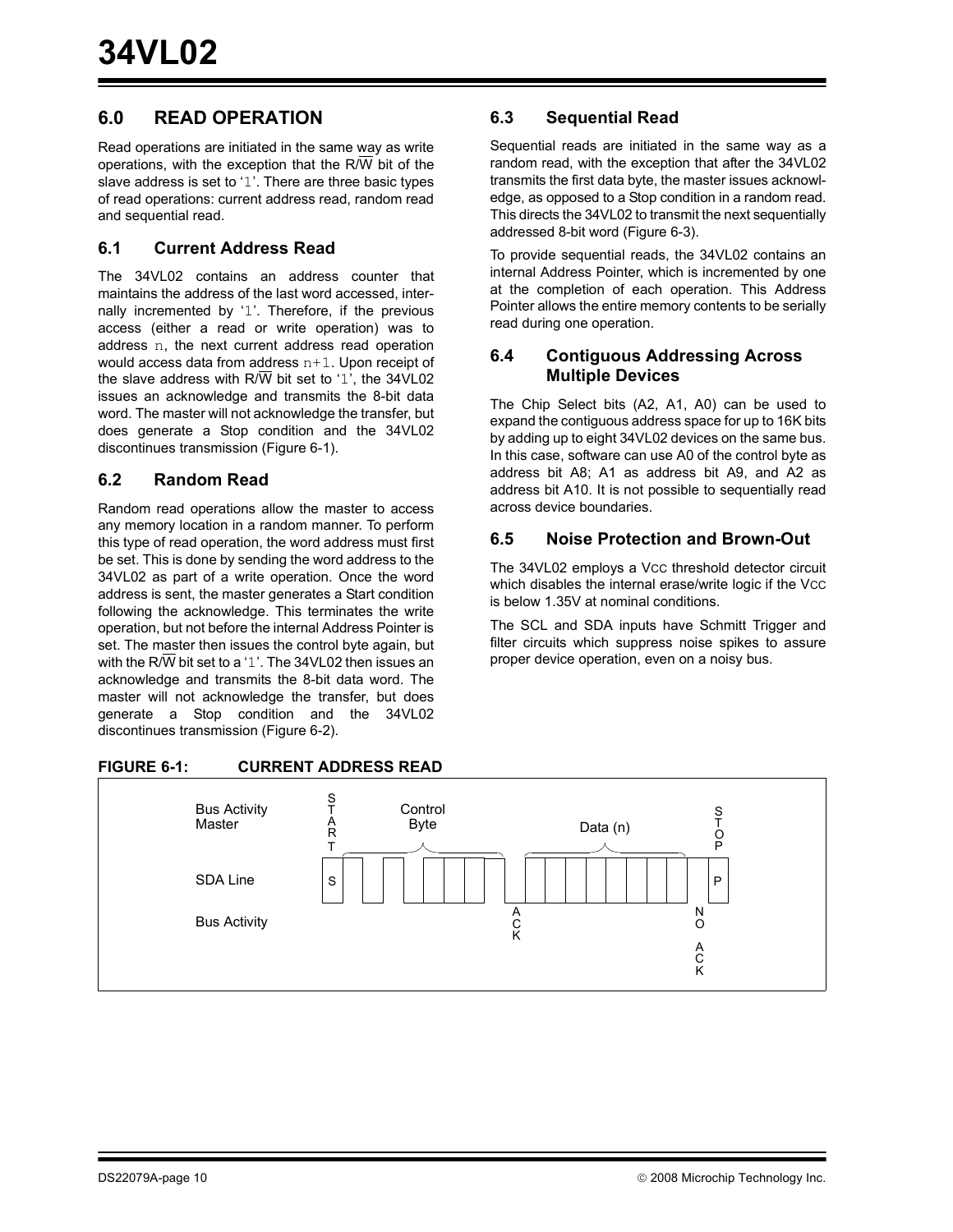<span id="page-10-0"></span>

<span id="page-10-1"></span>

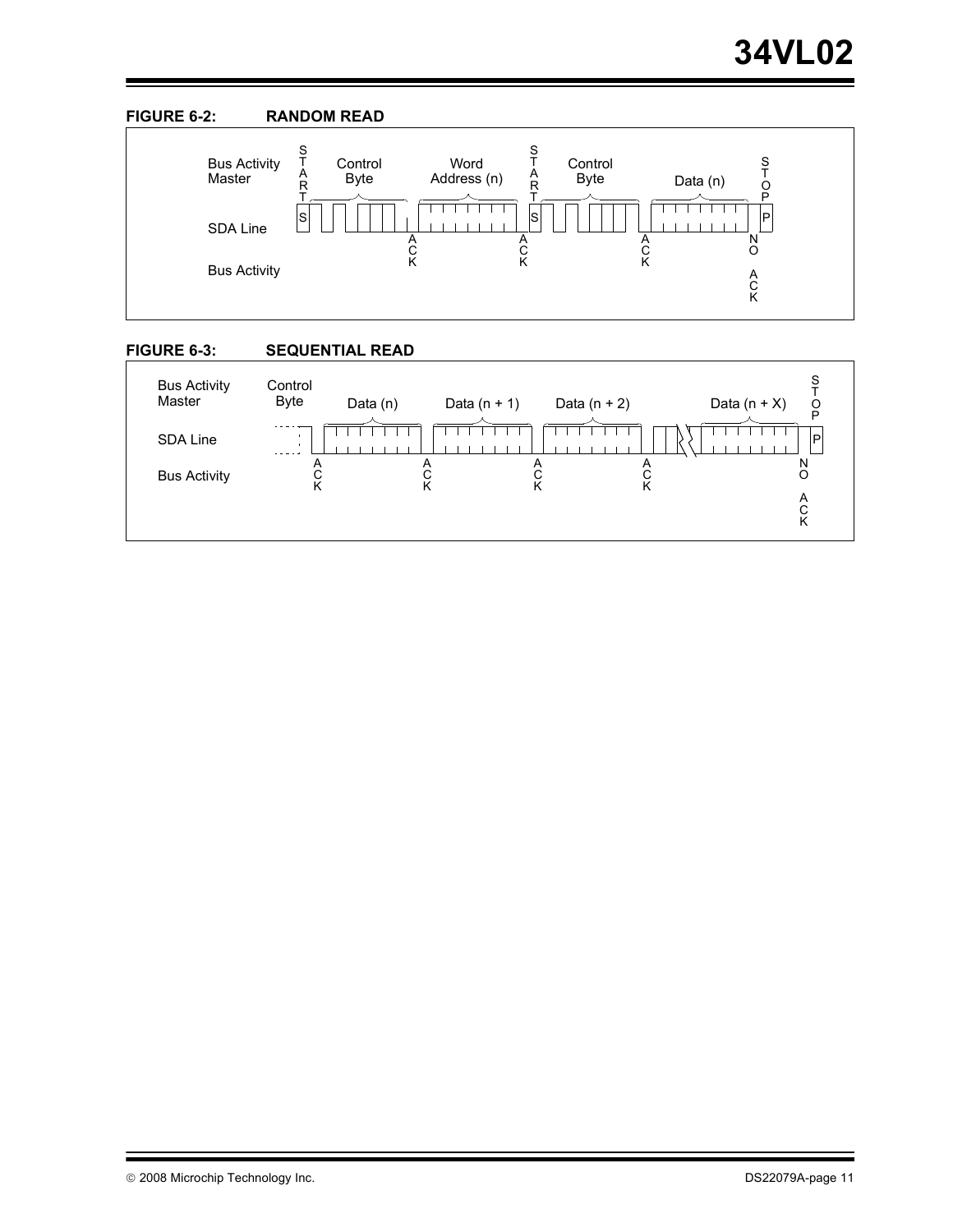### <span id="page-11-0"></span>**7.0 WRITE PROTECTION**

The 34VL02 has two software write-protect features (SWP and PSWP) that allows the lower half of the array (addresses 00h-7Fh) to be write-protected, as well as a WP pin that can be used to protect the entire array. The permanent software write-protect feature is enabled by sending the device a special command. Once this feature has been enabled, it cannot be reversed. The resettable software write-protect feature is also enabled by sending the device a special command but can be reset by issuing another special command. In addition to the software protect features, there is a WP pin that can be used to write-protect the entire array, regardless of whether the software writeprotect register has been written or not.

[Table 7-2](#page-12-1) and [Table 7-3](#page-12-2) describe how the 34VL02 will acknowledge specific commands under various circumstances.

#### **7.1 Hardware Write Protection**

The WP pin allows the user to write-protect the entire array (00-FF) when the pin is tied to VCC. If the pin is tied to VSS the write protection is disabled.

#### **7.2 Software Write Protection (SWP) and Clear Software Write Protection (CSWP)**

In addition to hardware write-protect the 34VL02 has an additional software write-protect feature that, when set, protects the first 128 bytes (00-7Fh) of the array from being written.

Setting the software write protection is done by sending the SWP instruction. SWP can also then be cleared by issuing a CSWP instruction (see [Figure 7-1](#page-11-1)).

These two instructions follow the same format as the BYTE WRITE instruction with the exception of the Device Type Identifier, (typically '1010', instead changes to '0110'). Once this identifier is recognized by the device, the rest of the Byte Write command, address and data, are "don't cares". In addition to the identifier, high voltage must be applied to the A0 pin of the device and specific levels must be present on A1 and A2. See [Table 7-1](#page-12-0) for the available commands.

#### **7.3 Permanent Software Write-Protect (PSWP)**

The Permanent software write protection, or PSWP is another instruction that may be used to permanently protect the first 128 byte of the array. Once this command is issued, the user will no longer have the ability to clear this feature regardless of instruction, power cycling, or state of the WP pin. Also, once this instruction has been executed, the device will no longer acknowledge the device identifier '0110'.

#### <span id="page-11-1"></span>**FIGURE 7-1: SOFTWARE WRITE PROTECTION FOR SWP, CSWP, PSWP, OR CPSWP**

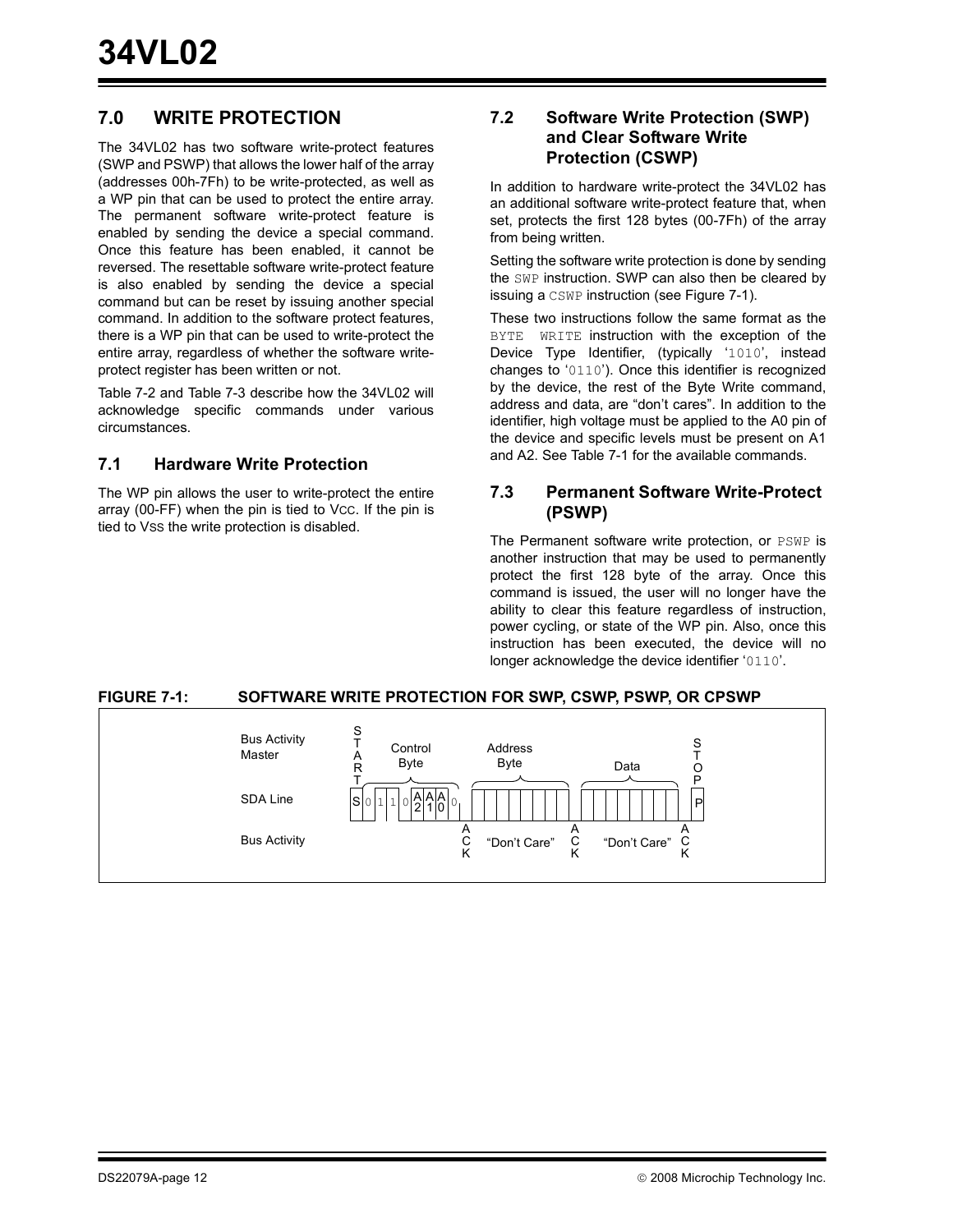|                                                        | <b>Address Pins</b> |                       | <b>Device Type</b><br><b>Identifier</b> |           |           | <b>Chip Select Bits</b> |             |                | R/W            |           |                |
|--------------------------------------------------------|---------------------|-----------------------|-----------------------------------------|-----------|-----------|-------------------------|-------------|----------------|----------------|-----------|----------------|
|                                                        | A <sub>2</sub>      | A1                    | A0                                      | <b>B7</b> | <b>B6</b> | <b>B5</b>               | <b>B4</b>   | <b>B3</b>      | <b>B2</b>      | <b>B1</b> | B <sub>0</sub> |
| <b>SWP</b>                                             | Vss                 | Vss                   | VHV                                     | $\Omega$  |           |                         | $\mathbf 0$ |                |                |           | $\Omega$       |
| <b>CSWP</b>                                            | Vss                 | <b>V<sub>CC</sub></b> | <b>VHV</b>                              | $\Omega$  |           |                         | $\Omega$    |                |                |           | $\Omega$       |
| <b>PSWP</b>                                            | A <sub>2</sub>      | A <sub>1</sub>        | A <sub>0</sub>                          | $\Omega$  |           |                         | $\mathbf 0$ | A <sub>2</sub> | A1             | A0        | 0              |
| Read SWP                                               | Vss                 | <b>VSS</b>            | <b>VHV</b>                              | $\Omega$  |           |                         | $\Omega$    |                | $\Omega$       |           |                |
| Read CSWP                                              | Vss                 | <b>V<sub>CC</sub></b> | <b>VHV</b>                              | $\Omega$  |           |                         | $\mathbf 0$ |                |                |           |                |
| Read PSWP                                              | A2                  | A1                    | A <sub>0</sub>                          | 0         |           |                         | $\mathbf 0$ | A <sub>2</sub> | A <sub>1</sub> | A0        |                |
| AQ is used to detect VHV for the SWP and CSWP commands |                     |                       |                                         |           |           |                         |             |                |                |           |                |

#### <span id="page-12-0"></span>**TABLE 7-1: SOFTWARE WRITE PROTECTION INSTRUCTION SET WP = 0**

VHV for the SWP and CSWP commands.

2. B3, B2 and B1 are compared to the A2, A1 and A0 external pins, respectively on the 34XX02.

#### <span id="page-12-1"></span>**TABLE 7-2:** ACKNOWLEDGE TABLE FOR WRITE OR WRITE PROTECTION WITH R/ $\overline{W}$  = 0

| <b>Status</b>         | Write-<br><b>Protect</b> | <b>Instruction</b>                          | <b>ACK</b> | <b>Address</b> | <b>ACK</b>              | Data Byte  | <b>ACK</b> | <b>Write</b><br>Cycle |
|-----------------------|--------------------------|---------------------------------------------|------------|----------------|-------------------------|------------|------------|-----------------------|
|                       |                          | PSWP, SWP, CSWP                             | No<br>Ack  | Don't Care     | <b>No</b><br><b>Ack</b> | Don't Care | No Ack     | <b>No</b>             |
| Permanently Protected | $\mathsf{x}$             | PAGE OF BYTE<br>WRITE in lower 128<br>bytes | Ack        | Address        | Ack                     | Data       | No Ack     | <b>No</b>             |
|                       |                          | SWP                                         | No<br>Ack  | Don't Care     | No<br><b>Ack</b>        | Don't Care | No Ack     | No                    |
|                       |                          | CSWP                                        | Ack        | Don't Care     | Ack                     | Don't Care | Ack        | Yes                   |
| Protected with SWP    | $\mathbf 0$              | PSWP                                        | Ack        | Don't Care     | <b>Ack</b>              | Don't Care | Ack        | Yes                   |
|                       |                          | PAGE OF BYTE<br>WRITE in lower 128<br>bytes | Ack        | Address        | Ack                     | Data       | No Ack     | No                    |
|                       | 1                        | SWP                                         | No<br>Ack  | Don't Care     | No<br><b>Ack</b>        | Don't Care | No Ack     | <b>No</b>             |
|                       |                          | CSWP                                        | Ack        | Don't Care     | <b>Ack</b>              | Don't Care | No Ack     | <b>No</b>             |
|                       |                          | PSWP                                        | Ack        | Don't Care     | Ack                     | Don't Care | No Ack     | <b>No</b>             |
|                       |                          | PAGE OF BYTE<br>WRITE                       | Ack        | Address        | Ack                     | Data       | No Ack     | No                    |
|                       |                          | PSWP, SWP, Or CSWP                          | Ack        | Don't Care     | <b>Ack</b>              | Don't Care | Ack        | Yes                   |
| Not Protected         | $\mathbf 0$              | PAGE OF BYTE<br>WRITE                       | Ack        | <b>Address</b> | Ack                     | Data       | Ack        | Yes                   |
|                       |                          | PSWP, SWP, Or CSWP                          | Ack        | Don't Care     | Ack                     | Don't Care | No Ack     | <b>No</b>             |
|                       | 1                        | PAGE OF BYTE<br>WRITE                       | Ack        | Address        | Ack                     | Address    | No Ack     | No                    |

### <span id="page-12-2"></span>**TABLE 7-3:** ACKNOWLEDGE TABLE FOR WRITE OR WRITE PROTECTION WITH R/ $\overline{W}$  = 1

| <b>Status</b>                | <b>Instruction</b> | <b>ACK</b> |
|------------------------------|--------------------|------------|
| <b>Permanently Protected</b> | PSWP, SWP, CSWP    | No Ack     |
|                              | SWP                | No Ack     |
| Protected with SWP           | CSWP               | Ack        |
|                              | PSWP               | Ack        |
| Not protected                | PSWP, SWP, CSWP    | Ack        |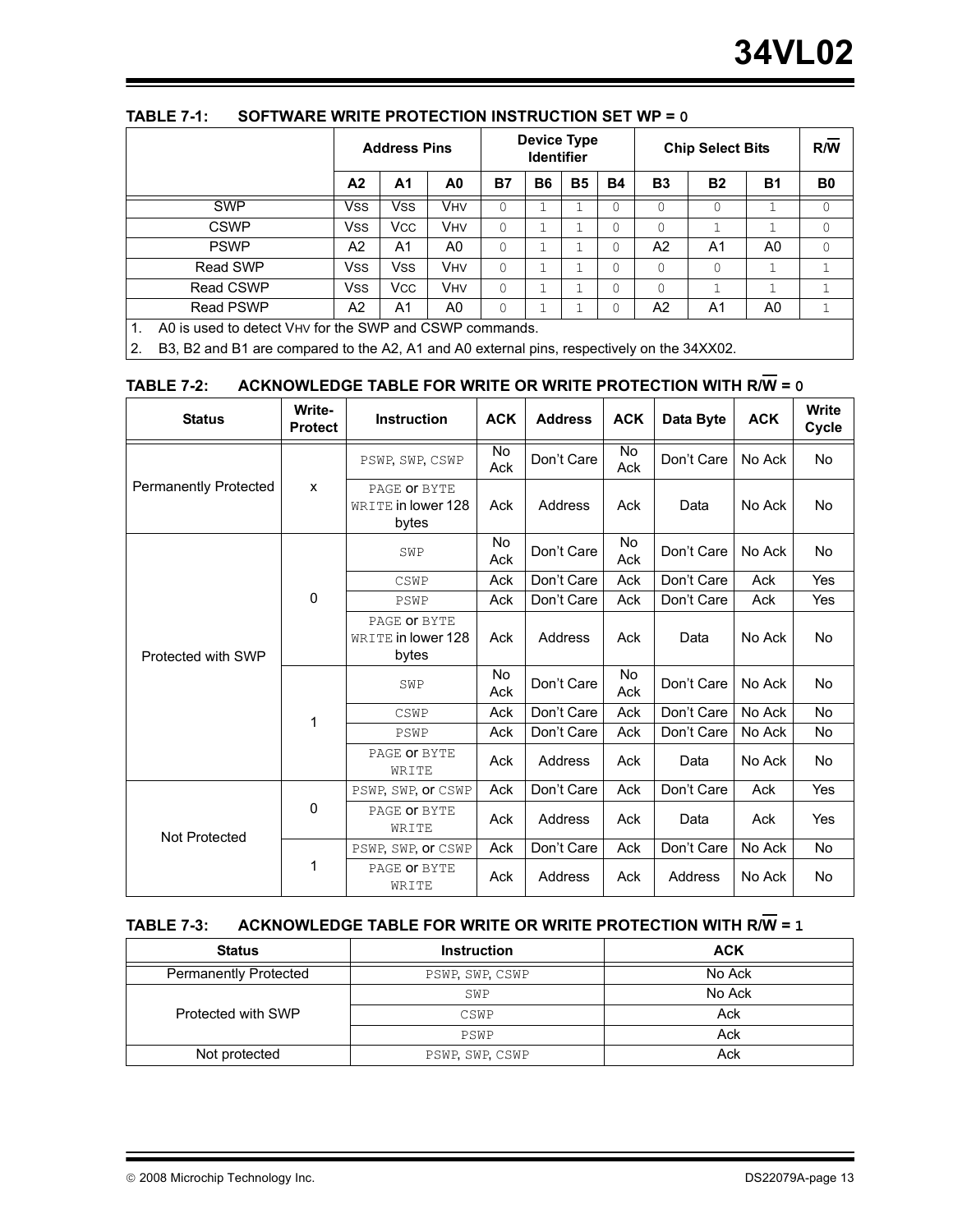#### **8.0 PIN DESCRIPTIONS**

The descriptions of the pins are listed in [Table 8-1.](#page-13-0)

#### <span id="page-13-0"></span>**TABLE 8-1: PIN FUNCTION TABLE**

| Symbol         | <b>PDIP</b> | <b>SOIC</b> | <b>TSSOP</b> | <b>MSOP</b> | <b>TDFN</b> | <b>SOT-23</b> | <b>Description</b>         |
|----------------|-------------|-------------|--------------|-------------|-------------|---------------|----------------------------|
| A0             |             |             |              |             |             | 5             | Chip Address Input         |
| A1             | ∩           | າ           | 2            | 2           | 2           | 4             | Chip Address Input         |
| A <sub>2</sub> | 3           | 3           | 3            | 3           | 3           | <b>NC</b>     | Chip Address Input         |
| <b>VSS</b>     |             |             |              |             |             | 2             | Ground                     |
| <b>SDA</b>     | 5           | 5           | 5            | 5           | 5           | 3             | Serial Address/Data I/O    |
| <b>SCL</b>     | 6           | 6           | 6            | 6           | 6           |               | Serial Clock               |
| <b>WP</b>      |             |             |              |             |             | <b>NC</b>     | Write-Protect Input        |
| Vcc            | 8           | 8           | 8            | 8           | 8           | 6             | +1.5V to 3.6V Power Supply |

#### **8.1 A0, A1, A2**

The levels on these inputs are compared with the corresponding bits in the slave address. The chip is selected if the compare is true.

Up to eight 34VL02 devices may be connected to the same bus by using different Chip Select bit combinations. These inputs must be connected to either Vss or Vcc.

The A0 pin is also used to detect VHV.

#### **8.2 Serial Address/Data Input/Output (SDA)**

This is a bidirectional pin used to transfer addresses and data into and data out of the device. It is an open drain terminal. Therefore, the SDA bus requires a pullup resistor to VCC (typical 10 kΩ for 100 kHz, 2 kΩ for 400 kHz).

For normal data transfer, SDA is allowed to change only during SCL low. Changes during SCL high are reserved for indicating the Start and Stop conditions.

#### **8.3 Serial Clock (SCL)**

This input is used to synchronize the data transfer to and from the device.

#### **8.4 Write-Protect (WP)**

This is the hardware write-protect pin. It can be tied to Vcc or Vss. If tied to Vcc, the hardware write protection is enabled. If the WP pin is tied to Vss, the hardware write protection is disabled.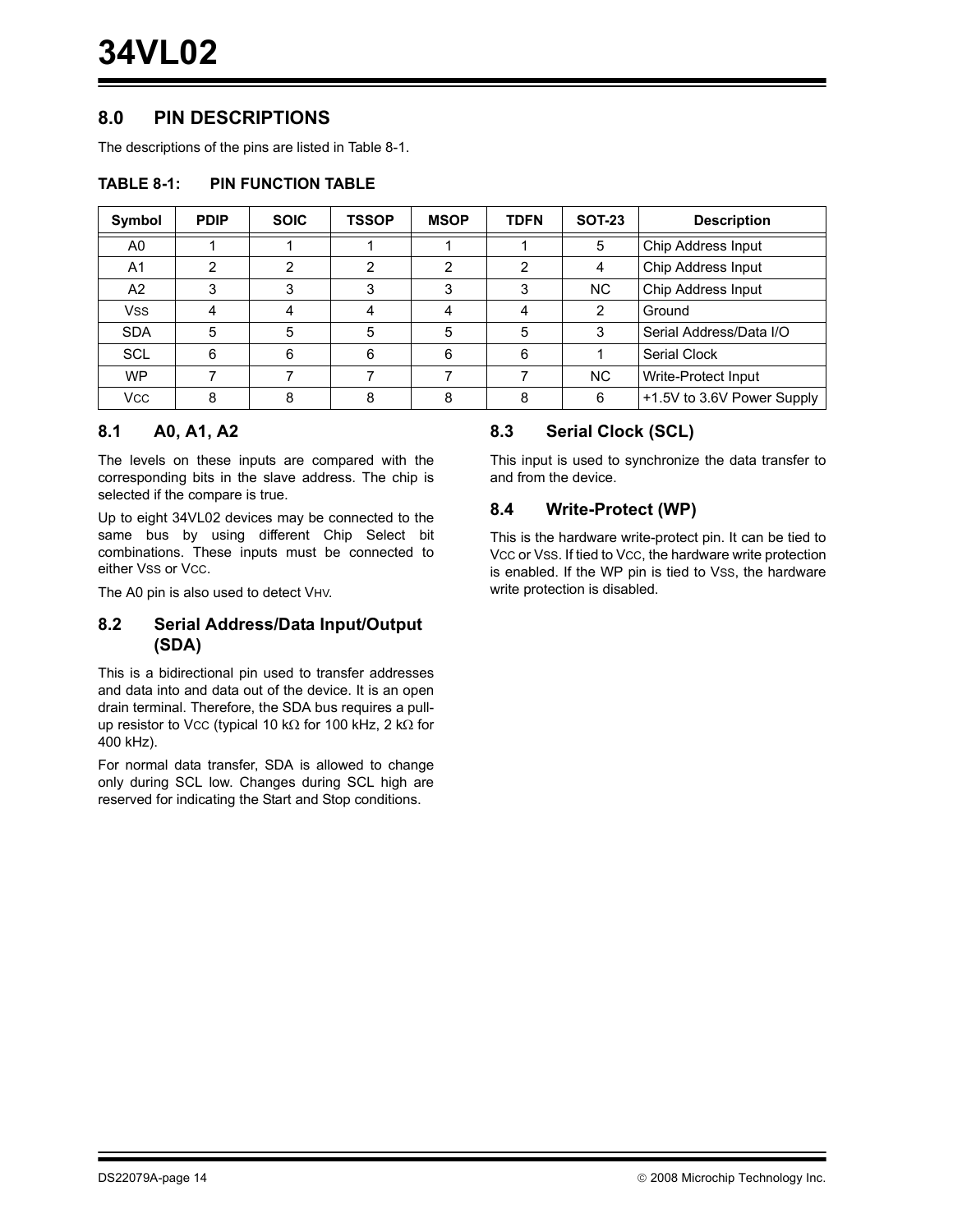#### **9.0 PACKAGING INFORMATION**

#### **9.1 Package Marking Information**



8-Lead SOIC (3.90 mm) Example:



#### 8-Lead TSSOP **Example:**



#### 8-Lead MSOP **Example:**



#### 8-Lead 2x3 TDFN











Example:



| <b>Part Number</b> |                  |             | <b>1st Line Marking Codes</b> |               |
|--------------------|------------------|-------------|-------------------------------|---------------|
|                    | <b>TSSOP</b>     | <b>MSOP</b> | <b>TDFN</b>                   | <b>SOT-23</b> |
| 34VI 02            | 34V <sub>2</sub> | 34VI 2T     | AJ7                           | <b>SMNN</b>   |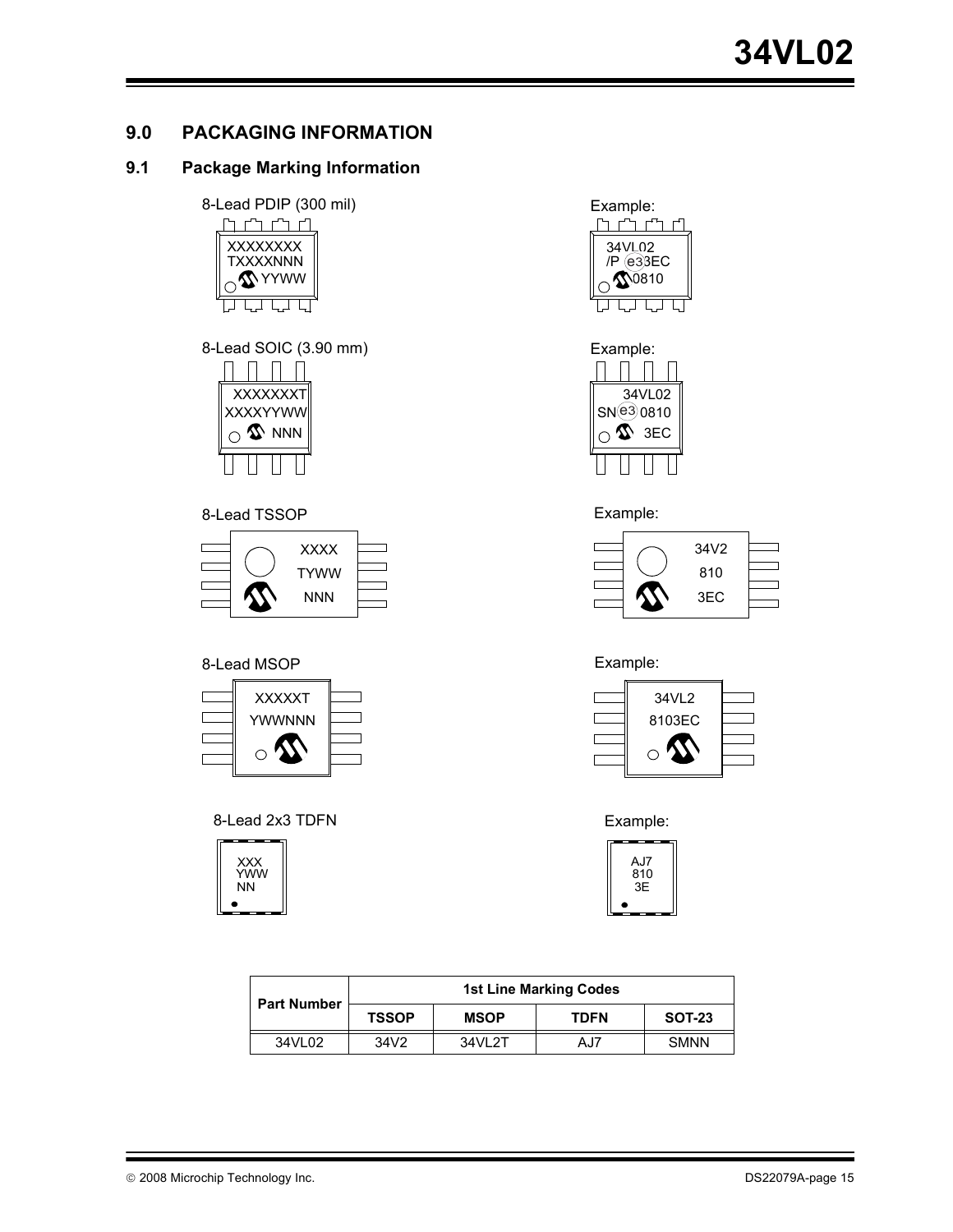6-Lead SOT-23 Example:

 $\overline{\mathbb{L}}$ 



|       | Τ<br>Y<br>YY.<br><b>WW</b><br><b>NNN</b><br>(e3) | <b>Legend:</b> XXX Part number or part number code<br>Temperature (I, E)<br>Year code (last digit of calendar year)<br>Year code (last 2 digits of calendar year)<br>Week code (week of January 1 is week '01')<br>Alphanumeric traceability code (2 characters for small packages)<br>Pb-free JEDEC designator for Matte Tin (Sn) |
|-------|--------------------------------------------------|------------------------------------------------------------------------------------------------------------------------------------------------------------------------------------------------------------------------------------------------------------------------------------------------------------------------------------|
| Note: |                                                  | For very small packages with no room for the Pb-free JEDEC designator<br>(e3), the marking will only appear on the outer carton or reel label.                                                                                                                                                                                     |
| Note: |                                                  | In the event the full Microchip part number cannot be marked on one line, it will<br>be carried over to the next line, thus limiting the number of available<br>characters for customer-specific information.                                                                                                                      |

**Note:** Please visit www.microchip.com/Pbfree for the latest information on Pb-free conversion.

**\***Standard OTP marking consists of Microchip part number, year code, week code, and traceability code.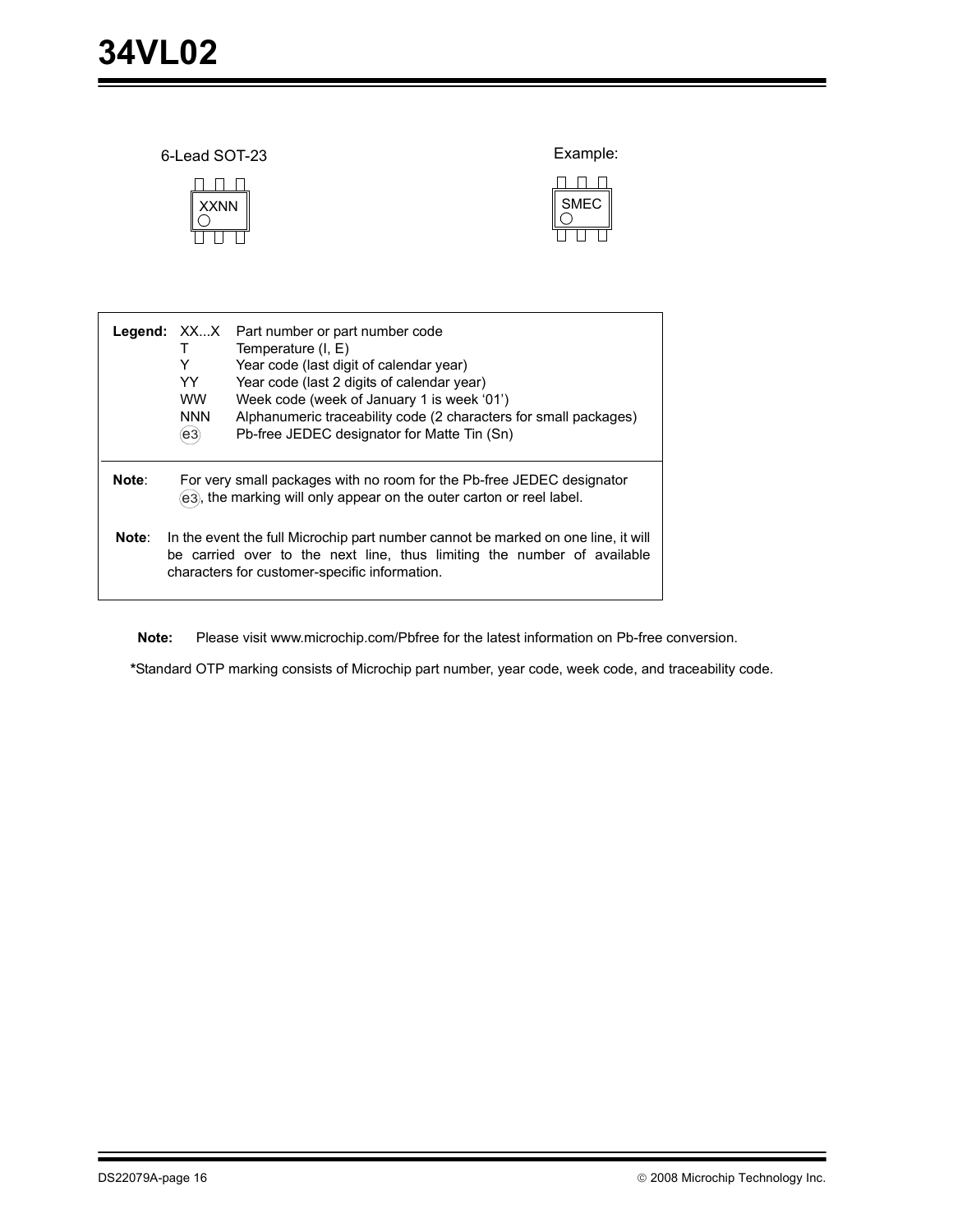# NOTE<sub>1</sub> E1  $\mathbf{1}$  $\overline{c}$ 3 E  $A<sup>1</sup>2$  $\mathbf{\mathbf{t}}$  $A<sub>1</sub>$ C еB  $b<sub>1</sub>$  $\mathsf{h}$

For the most current package drawings, please see the Microchip Packaging Specification located at

| 8-Lead Plastic Dual In-Line (P) - 300 mil Body [PDIP] |  |  |  |
|-------------------------------------------------------|--|--|--|
|-------------------------------------------------------|--|--|--|

http://www.microchip.com/packaging

|                                 | Units                   |            | <b>INCHES</b> |            |
|---------------------------------|-------------------------|------------|---------------|------------|
|                                 | <b>Dimension Limits</b> | <b>MIN</b> | <b>NOM</b>    | <b>MAX</b> |
| Number of Pins                  | N                       |            | 8             |            |
| Pitch                           | е                       |            | .100 BSC      |            |
| Top to Seating Plane            | A                       |            |               | .210       |
| <b>Molded Package Thickness</b> | A2                      | .115       | .130          | .195       |
| <b>Base to Seating Plane</b>    | A1                      | .015       |               |            |
| Shoulder to Shoulder Width      | Е                       | .290       | .310          | .325       |
| Molded Package Width            | E <sub>1</sub>          | .240       | .250          | .280       |
| Overall Length                  | D                       | .348       | .365          | .400       |
| Tip to Seating Plane            |                         | .115       | .130          | .150       |
| <b>Lead Thickness</b>           | C                       | .008       | .010          | .015       |
| <b>Upper Lead Width</b>         | b1                      | .040       | .060          | .070       |
| Lower Lead Width                | b                       | .014       | .018          | .022       |
| Overall Row Spacing §           | eВ                      |            |               | .430       |

Notes:

Note:

1. Pin 1 visual index feature may vary, but must be located with the hatched area.

2. § Significant Characteristic.

3. Dimensions D and E1 do not include mold flash or protrusions. Mold flash or protrusions shall not exceed .010" per side.

4. Dimensioning and tolerancing per ASME Y14.5M.

BSC: Basic Dimension. Theoretically exact value shown without tolerances.

Microchip Technology Drawing C04-018B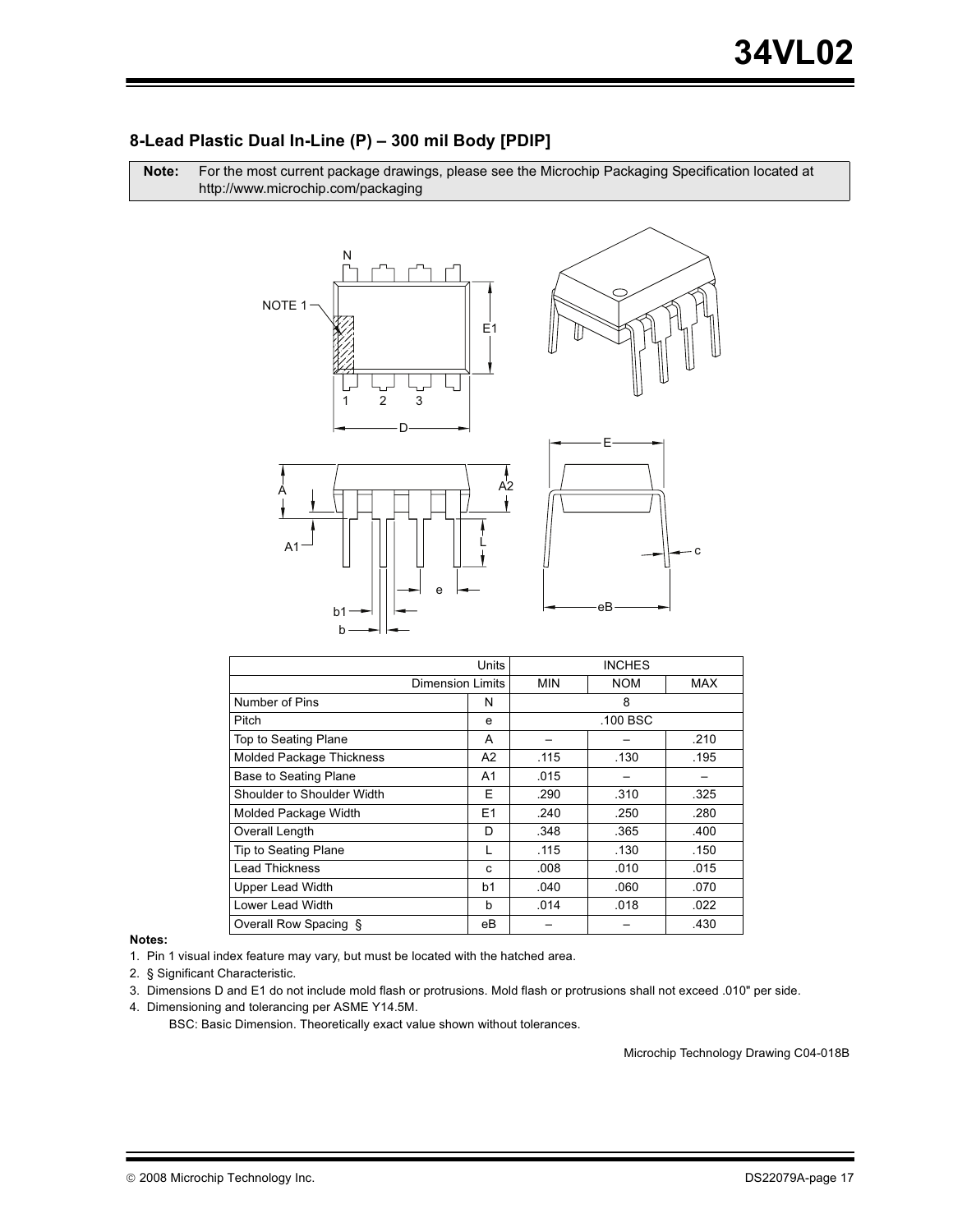#### 8-Lead Plastic Small Outline (SN) - Narrow, 3.90 mm Body [SOIC]

Note: For the most current package drawings, please see the Microchip Packaging Specification located at http://www.microchip.com/packaging



|                                 | Units                   |             | <b>MILLIMETERS</b> |              |  |
|---------------------------------|-------------------------|-------------|--------------------|--------------|--|
|                                 | <b>Dimension Limits</b> | <b>MIN</b>  | <b>NOM</b>         | <b>MAX</b>   |  |
| Number of Pins                  | N                       |             | 8                  |              |  |
| Pitch                           | e                       |             | 1.27 BSC           |              |  |
| Overall Height                  | A                       |             |                    | 1.75         |  |
| <b>Molded Package Thickness</b> | A <sub>2</sub>          | 1.25        |                    |              |  |
| Standoff §                      | A <sub>1</sub>          | 0.10        |                    | 0.25         |  |
| Overall Width                   | E                       | 6.00 BSC    |                    |              |  |
| Molded Package Width            | E1                      | 3.90 BSC    |                    |              |  |
| Overall Length                  | D                       | 4.90 BSC    |                    |              |  |
| Chamfer (optional)              | h                       | 0.25        |                    | 0.50         |  |
| Foot Length                     | L                       | 0.40        |                    | 1.27         |  |
| Footprint                       | L1                      |             | 1.04 REF           |              |  |
| Foot Angle                      | φ                       | $0^{\circ}$ |                    | $8^{\circ}$  |  |
| <b>Lead Thickness</b>           | C                       | 0.17        |                    | 0.25         |  |
| <b>Lead Width</b>               | b                       | 0.31        |                    | 0.51         |  |
| Mold Draft Angle Top            | $\alpha$                | $5^{\circ}$ |                    | $15^{\circ}$ |  |
| Mold Draft Angle Bottom         | β                       | $5^{\circ}$ |                    | $15^{\circ}$ |  |

Notes:

1. Pin 1 visual index feature may vary, but must be located within the hatched area.

2. § Significant Characteristic.

3. Dimensions D and E1 do not include mold flash or protrusions. Mold flash or protrusions shall not exceed 0.15 mm per side.

- 4. Dimensioning and tolerancing per ASME Y14.5M.
	- BSC: Basic Dimension. Theoretically exact value shown without tolerances.

REF: Reference Dimension, usually without tolerance, for information purposes only.

Microchip Technology Drawing C04-057B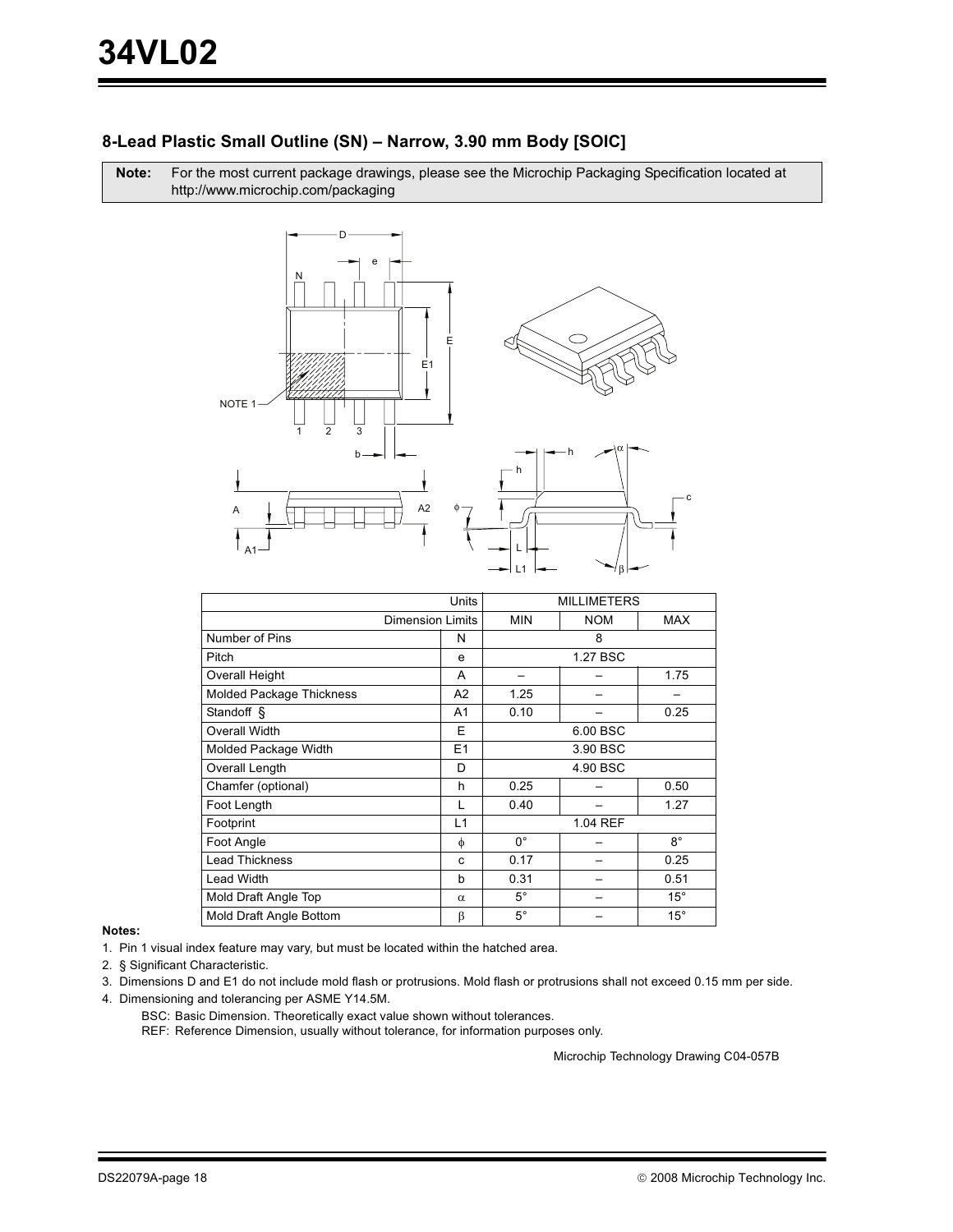#### 8-Lead Plastic Small Outline (SN) - Narrow, 3.90 mm Body [SOIC]

Note: For the most current package drawings, please see the Microchip Packaging Specification located at http://www.microchip.com/packaging



#### **RECOMMENDED LAND PATTERN**

| Units l                 |    |     | <b>MILLIMETERS</b> |            |
|-------------------------|----|-----|--------------------|------------|
| Dimension Limits        |    | MIN | <b>NOM</b>         | <b>MAX</b> |
| <b>Contact Pitch</b>    |    |     | 1.27 BSC           |            |
| Contact Pad Spacing     |    |     | 5.40               |            |
| Contact Pad Width (X8)  | X1 |     |                    | 0.60       |
| Contact Pad Length (X8) |    |     |                    | 1.55       |

Notes:

1. Dimensioning and tolerancing per ASME Y14.5M

BSC: Basic Dimension. Theoretically exact value shown without tolerances.

Microchip Technology Drawing No. C04-2057A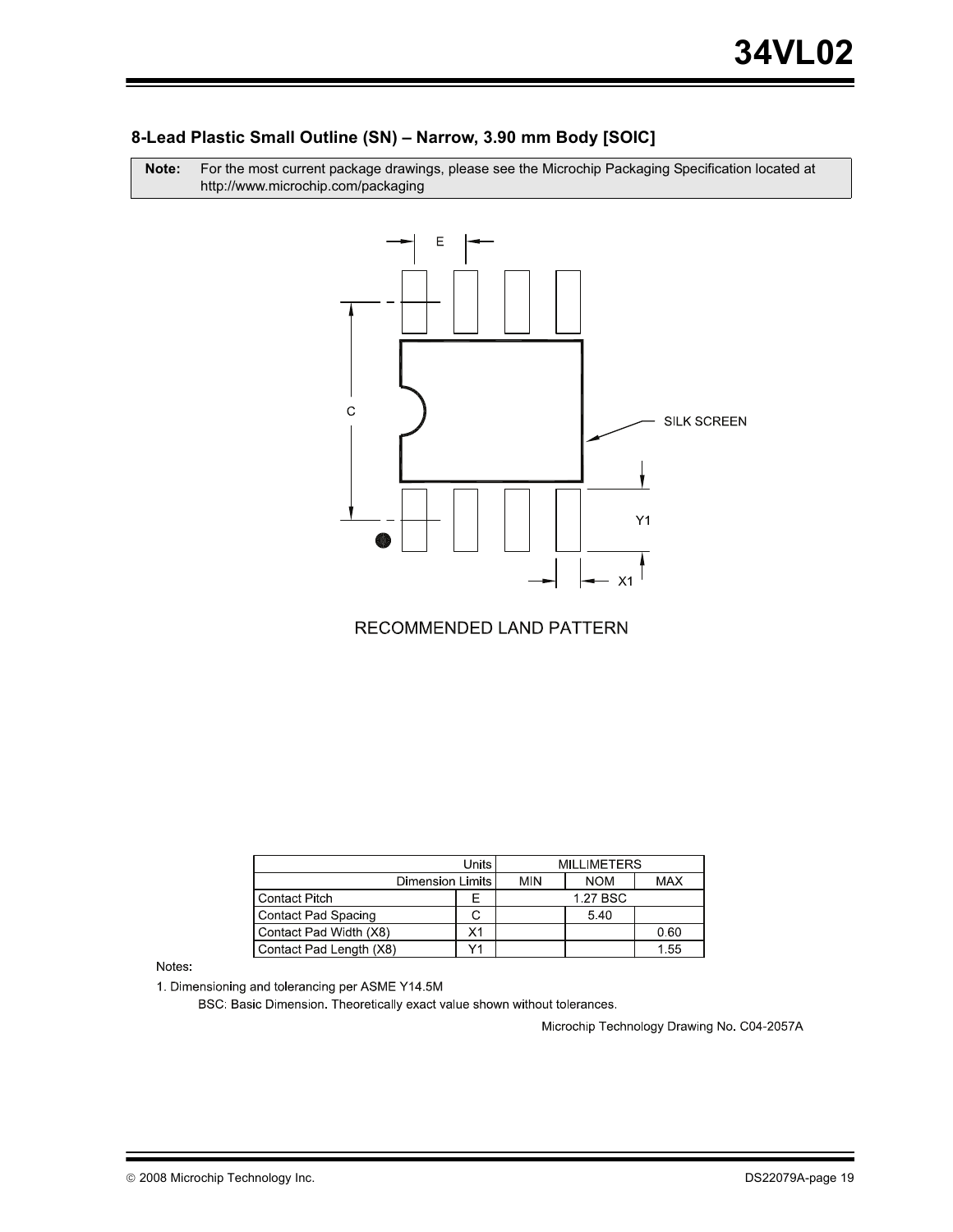#### 8-Lead Plastic Thin Shrink Small Outline (ST) - 4.4 mm Body [TSSOP]

Note: For the most current package drawings, please see the Microchip Packaging Specification located at http://www.microchip.com/packaging



|                                 | Units |             | <b>MILLIMETERS</b> |             |
|---------------------------------|-------|-------------|--------------------|-------------|
| <b>Dimension Limits</b>         |       | <b>MIN</b>  | <b>NOM</b>         | <b>MAX</b>  |
| Number of Pins                  | N     |             | 8                  |             |
| Pitch                           | e     |             | 0.65 BSC           |             |
| Overall Height                  | A     |             |                    | 1.20        |
| <b>Molded Package Thickness</b> | A2    | 0.80        | 1.00               | 1.05        |
| Standoff                        | A1    | 0.05        |                    | 0.15        |
| Overall Width                   | Е     |             | 6.40 BSC           |             |
| Molded Package Width            | E1    | 4.30        | 4.40               | 4.50        |
| Molded Package Length           | D     | 2.90        | 3.00               | 3.10        |
| Foot Length                     |       | 0.45        | 0.60               | 0.75        |
| Footprint                       | L1    |             | 1.00 REF           |             |
| Foot Angle                      | φ     | $0^{\circ}$ |                    | $8^{\circ}$ |
| <b>Lead Thickness</b>           | C     | 0.09        |                    | 0.20        |
| <b>Lead Width</b>               | b     | 0.19        |                    | 0.30        |

Notes:

1. Pin 1 visual index feature may vary, but must be located within the hatched area.

2. Dimensions D and E1 do not include mold flash or protrusions. Mold flash or protrusions shall not exceed 0.15 mm per side.

3. Dimensioning and tolerancing per ASME Y14.5M.

BSC: Basic Dimension. Theoretically exact value shown without tolerances.

REF: Reference Dimension, usually without tolerance, for information purposes only.

Microchip Technology Drawing C04-086B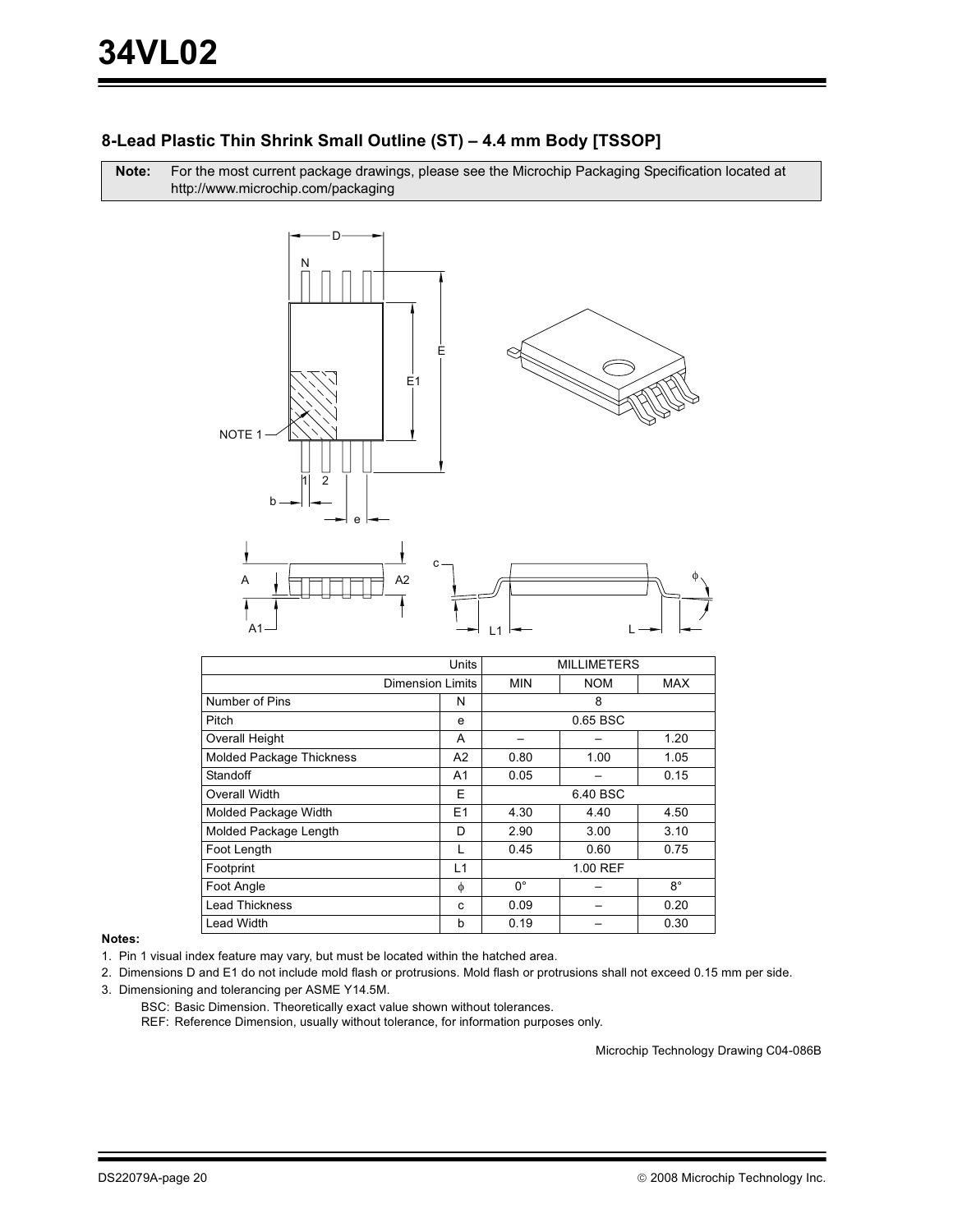

For the most current package drawings, please see the Microchip Packaging Specification located at

#### 8-Lead Plastic Micro Small Outline Package (MS) [MSOP]

|                                 | Units          |             | <b>MILLIMETERS</b> |             |  |
|---------------------------------|----------------|-------------|--------------------|-------------|--|
| <b>Dimension Limits</b>         |                | <b>MIN</b>  | <b>NOM</b>         | MAX         |  |
| Number of Pins                  | N              |             | 8                  |             |  |
| Pitch                           | е              |             | 0.65 BSC           |             |  |
| Overall Height                  | A              |             |                    | 1.10        |  |
| <b>Molded Package Thickness</b> | A <sub>2</sub> | 0.75        | 0.85               | 0.95        |  |
| Standoff                        | A1             | 0.00        |                    | 0.15        |  |
| Overall Width                   | Е              | 4.90 BSC    |                    |             |  |
| Molded Package Width            | E <sub>1</sub> | 3.00 BSC    |                    |             |  |
| Overall Length                  | D              |             | 3.00 BSC           |             |  |
| Foot Length                     |                | 0.40        | 0.60               | 0.80        |  |
| Footprint                       | L1             |             | 0.95 REF           |             |  |
| Foot Angle                      | φ              | $0^{\circ}$ |                    | $8^{\circ}$ |  |
| <b>Lead Thickness</b>           | C              | 0.08        |                    | 0.23        |  |
| <b>Lead Width</b>               | b              | 0.22        |                    | 0.40        |  |

#### Notes:

Note:

- 1. Pin 1 visual index feature may vary, but must be located within the hatched area.
- 2. Dimensions D and E1 do not include mold flash or protrusions. Mold flash or protrusions shall not exceed 0.15 mm per side.
- 3. Dimensioning and tolerancing per ASME Y14.5M.
	- BSC: Basic Dimension. Theoretically exact value shown without tolerances.

REF: Reference Dimension, usually without tolerance, for information purposes only.

Microchip Technology Drawing C04-111B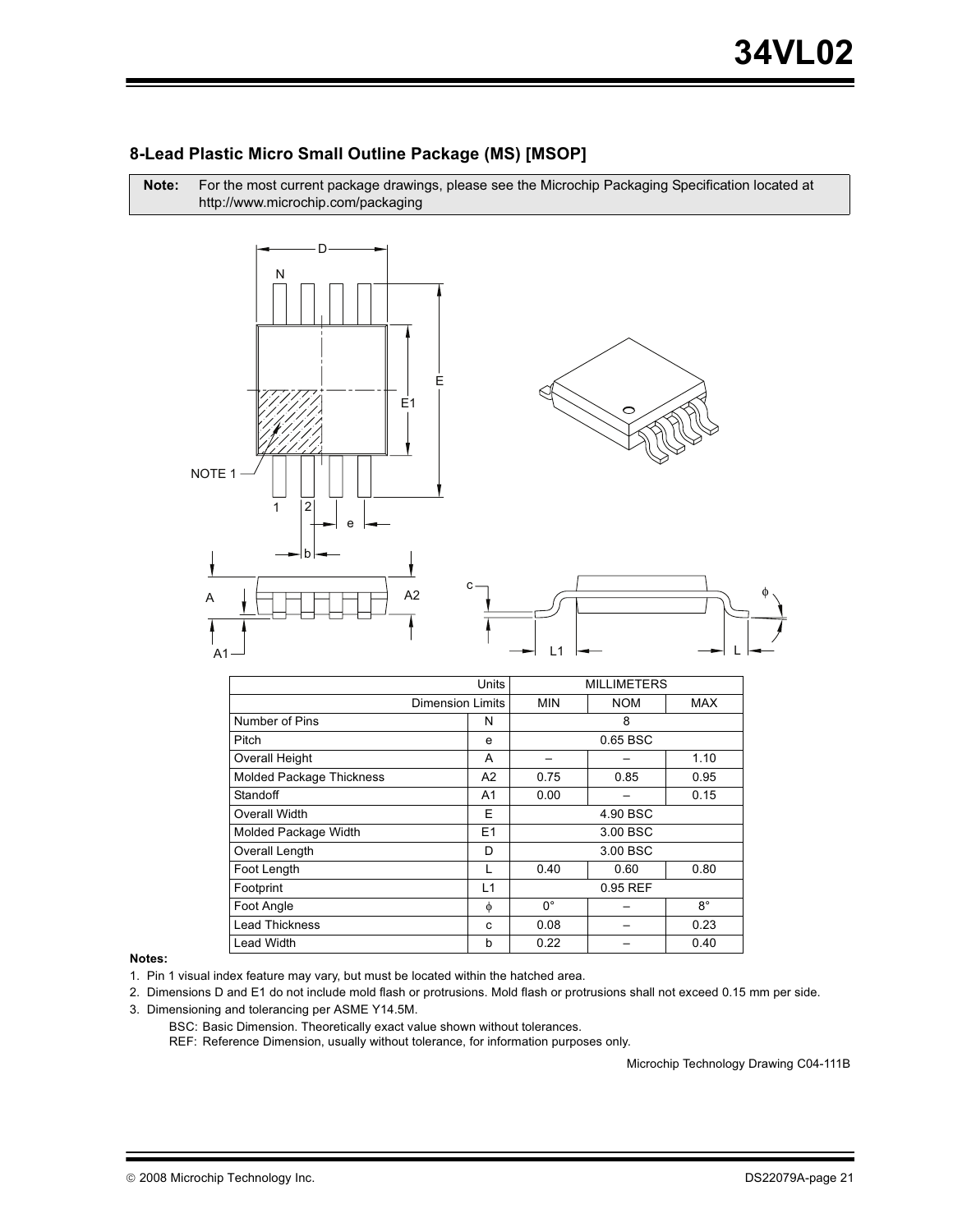

#### 8-Lead Plastic Dual Flat, No Lead Package (MN) - 2x3x0.75 mm Body [TDFN]

| Units                     |                |            | <b>MILLIMETERS</b> |            |
|---------------------------|----------------|------------|--------------------|------------|
| <b>Dimension Limits</b>   |                | <b>MIN</b> | <b>NOM</b>         | <b>MAX</b> |
| Number of Pins            | N              |            | 8                  |            |
| Pitch                     | е              |            | $0.50$ BSC         |            |
| Overall Height            | Α              | 0.70       | 0.75               | 0.80       |
| Standoff                  | A <sub>1</sub> | 0.00       | 0.02               | 0.05       |
| <b>Contact Thickness</b>  | A3             | $0.20$ REF |                    |            |
| Overall Length            | D              | 2.00 BSC   |                    |            |
| Overall Width             | Е              |            | 3.00 BSC           |            |
| <b>Exposed Pad Length</b> | D <sub>2</sub> | 1.20       |                    | 1.60       |
| <b>Exposed Pad Width</b>  | E <sub>2</sub> | 1.20       |                    | 1.60       |
| <b>Contact Width</b>      | b              | 0.20       | 0.25               | 0.30       |
| Contact Length            |                | 0.25       | 0.30               | 0.45       |
| Contact-to-Exposed Pad    | κ              | 0.20       |                    |            |

#### Notes:

1. Pin 1 visual index feature may vary, but must be located within the hatched area.

- 2. Package may have one or more exposed tie bars at ends.
- 3. Package is saw singulated
- 4. Dimensioning and tolerancing per ASME Y14.5M

BSC: Basic Dimension. Theoretically exact value shown without tolerances.

REF: Reference Dimension, usually without tolerance, for information purposes only.

Microchip Technology Drawing No. C04-129B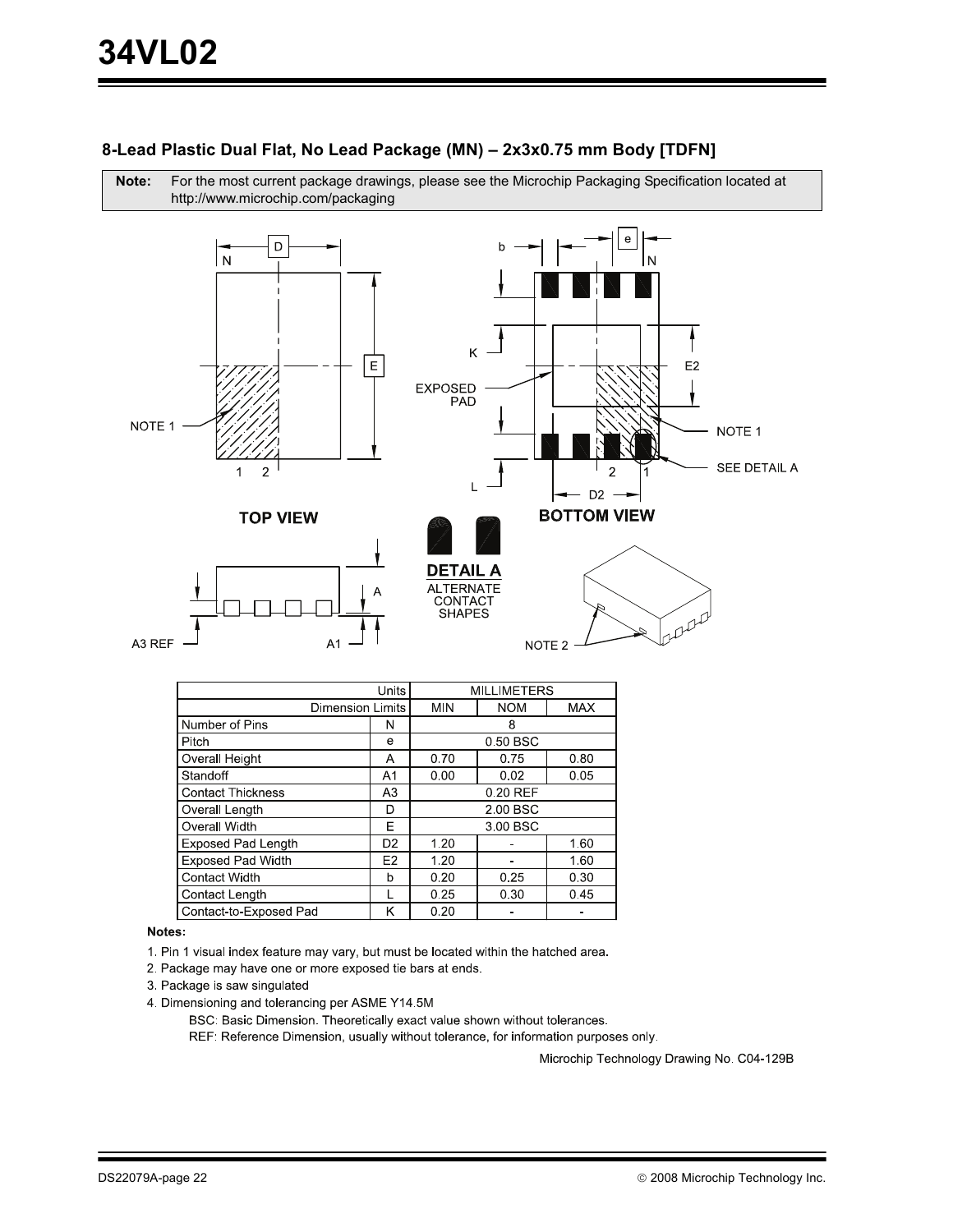#### 8-Lead Plastic Dual Flat, No Lead Package (MN) - 2x3x0.75 mm Body [TDFN]

Note: For the most current package drawings, please see the Microchip Packaging Specification located at http://www.microchip.com/packaging



| Units                      |    |            | <b>MILLIMETERS</b> |            |
|----------------------------|----|------------|--------------------|------------|
| <b>Dimension Limits</b>    |    | <b>MIN</b> | <b>NOM</b>         | <b>MAX</b> |
| <b>Contact Pitch</b>       | F  |            | 0.50 BSC           |            |
| Optional Center Pad Width  | W2 |            |                    | 1.46       |
| Optional Center Pad Length | Т2 |            |                    | 1.36       |
| Contact Pad Spacing        | C1 |            | 3.00               |            |
| Contact Pad Width (X8)     | Х1 |            |                    | 0.30       |
| Contact Pad Length (X8)    | Υ1 |            |                    | 0.75       |
| Distance Between Pads      |    | 0.20       |                    |            |

Notes:

1. Dimensioning and tolerancing per ASME Y14.5M

BSC: Basic Dimension. Theoretically exact value shown without tolerances.

Microchip Technology Drawing No. C04-2129A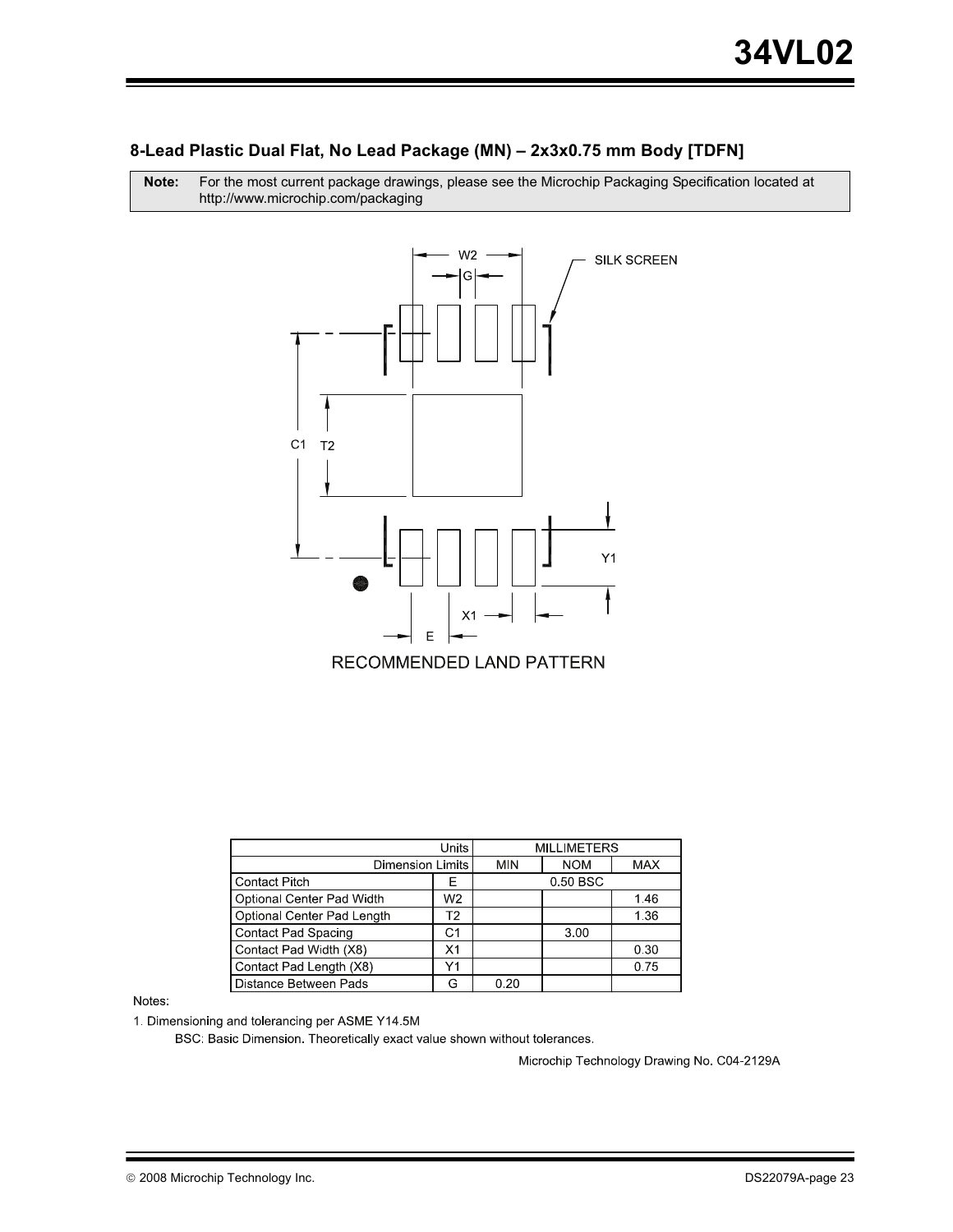#### 6-Lead Plastic Small Outline Transistor (OT) [SOT-23]

For the most current package drawings, please see the Microchip Packaging Specification located at Note: http://www.microchip.com/packaging





|                                 | Units                   |             | <b>MILLIMETERS</b> |              |
|---------------------------------|-------------------------|-------------|--------------------|--------------|
|                                 | <b>Dimension Limits</b> | <b>MIN</b>  | <b>NOM</b>         | <b>MAX</b>   |
| Number of Pins                  | N                       |             | 6                  |              |
| Pitch                           | e                       |             | 0.95 BSC           |              |
| <b>Outside Lead Pitch</b>       | e1                      |             | 1.90 BSC           |              |
| <b>Overall Height</b>           | A                       | 0.90        |                    | 1.45         |
| <b>Molded Package Thickness</b> | A <sub>2</sub>          | 0.89        |                    | 1.30         |
| Standoff                        | A <sub>1</sub>          | 0.00        |                    | 0.15         |
| Overall Width                   | Е                       | 2.20        |                    | 3.20         |
| Molded Package Width            | E <sub>1</sub>          | 1.30        |                    | 1.80         |
| Overall Length                  | D                       | 2.70        |                    | 3.10         |
| Foot Length                     | L                       | 0.10        |                    | 0.60         |
| Footprint                       | L1                      | 0.35        |                    | 0.80         |
| Foot Angle                      | φ                       | $0^{\circ}$ |                    | $30^{\circ}$ |
| <b>Lead Thickness</b>           | C                       | 0.08        |                    | 0.26         |
| <b>Lead Width</b>               | b                       | 0.20        |                    | 0.51         |

#### Notes:

1. Dimensions D and E1 do not include mold flash or protrusions. Mold flash or protrusions shall not exceed 0.127 mm per side.

2. Dimensioning and tolerancing per ASME Y14.5M.

BSC: Basic Dimension. Theoretically exact value shown without tolerances.

Microchip Technology Drawing C04-028B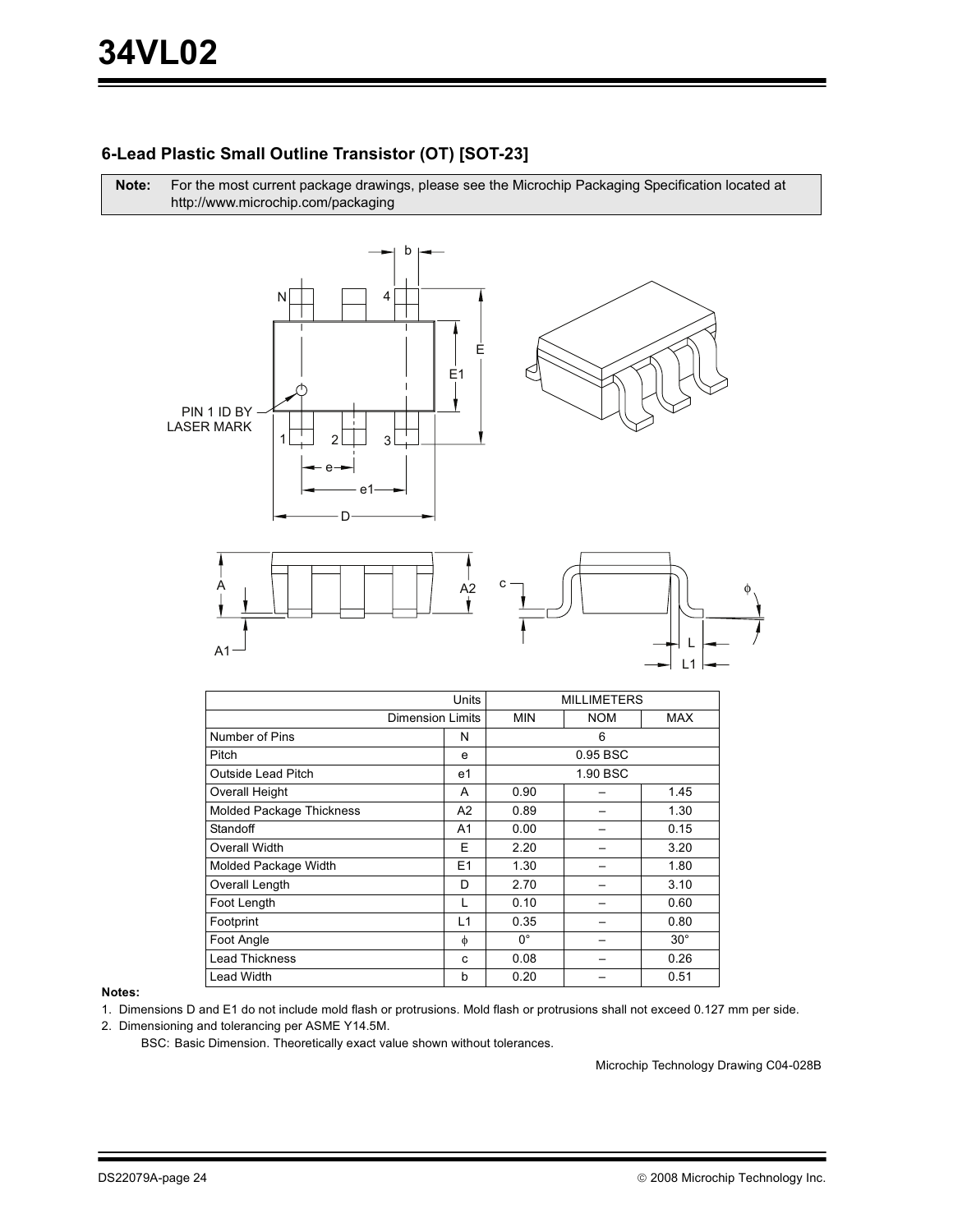#### **APPENDIX A: REVISION HISTORY**

#### **Revision A (3/2008)**

Original release of this document.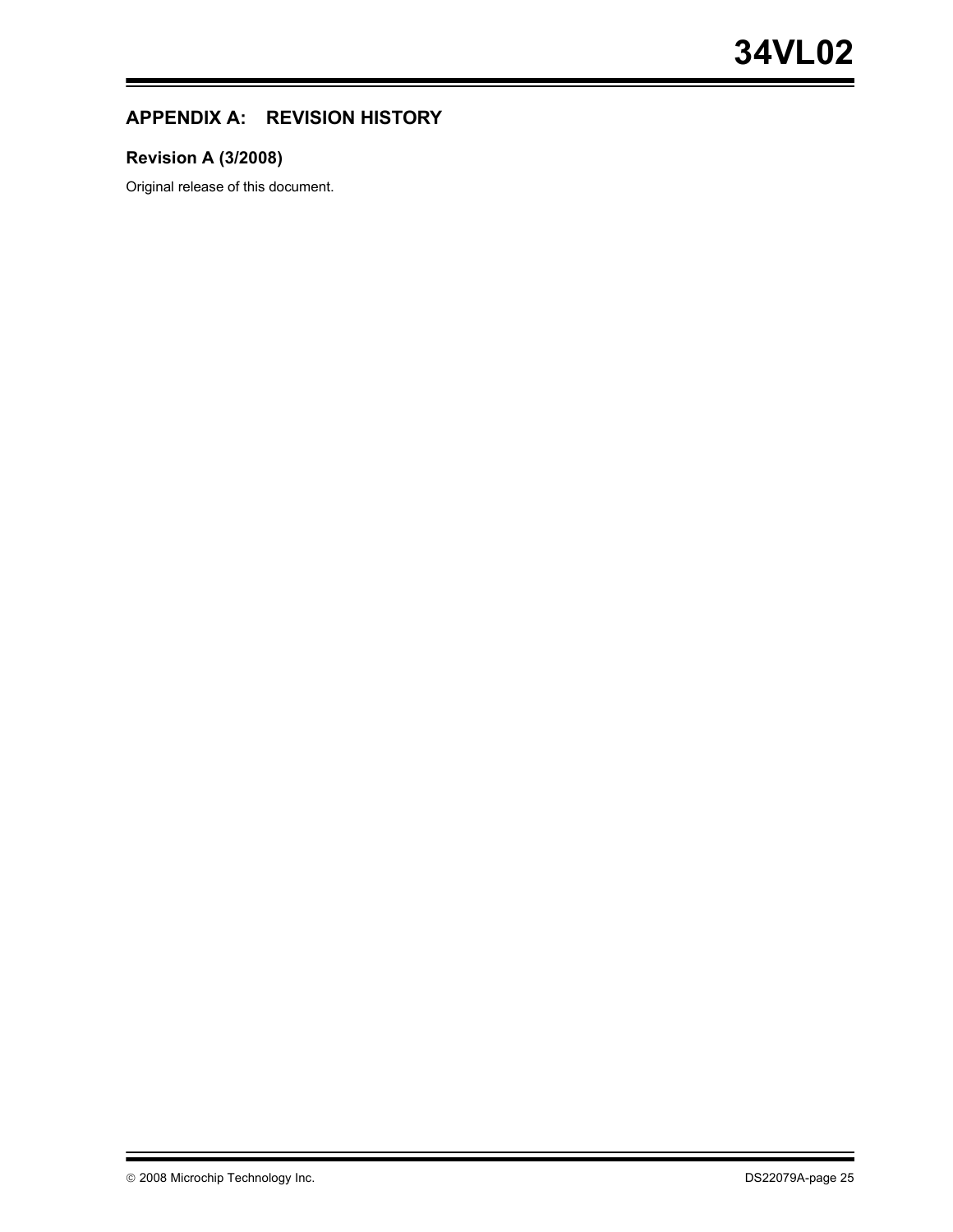# **34VL02**

**NOTES:**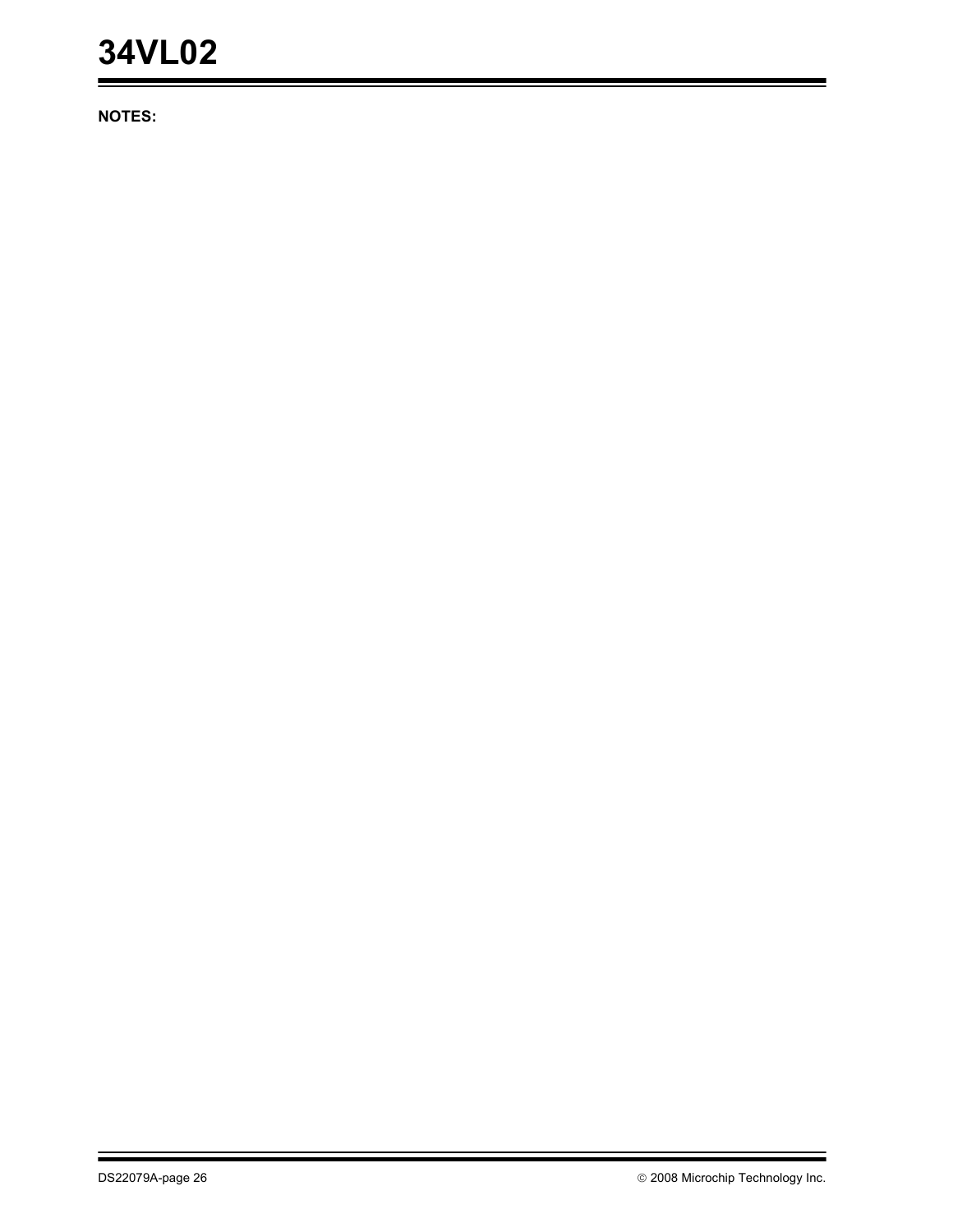#### **THE MICROCHIP WEB SITE**

Microchip provides online support via our WWW site at www.microchip.com. This web site is used as a means to make files and information easily available to customers. Accessible by using your favorite Internet browser, the web site contains the following information:

- **Product Support** Data sheets and errata, application notes and sample programs, design resources, user's guides and hardware support documents, latest software releases and archived software
- **General Technical Support** Frequently Asked Questions (FAQ), technical support requests, online discussion groups, Microchip consultant program member listing
- **Business of Microchip** Product selector and ordering guides, latest Microchip press releases, listing of seminars and events, listings of Microchip sales offices, distributors and factory representatives

#### **CUSTOMER CHANGE NOTIFICATION SERVICE**

Microchip's customer notification service helps keep customers current on Microchip products. Subscribers will receive e-mail notification whenever there are changes, updates, revisions or errata related to a specified product family or development tool of interest.

To register, access the Microchip web site at www.microchip.com, click on Customer Change Notification and follow the registration instructions.

#### **CUSTOMER SUPPORT**

Users of Microchip products can receive assistance through several channels:

- Distributor or Representative
- Local Sales Office
- Field Application Engineer (FAE)
- Technical Support
- Development Systems Information Line

Customers should contact their distributor, representative or field application engineer (FAE) for support. Local sales offices are also available to help customers. A listing of sales offices and locations is included in the back of this document.

**Technical support is available through the web site at: http://support.microchip.com**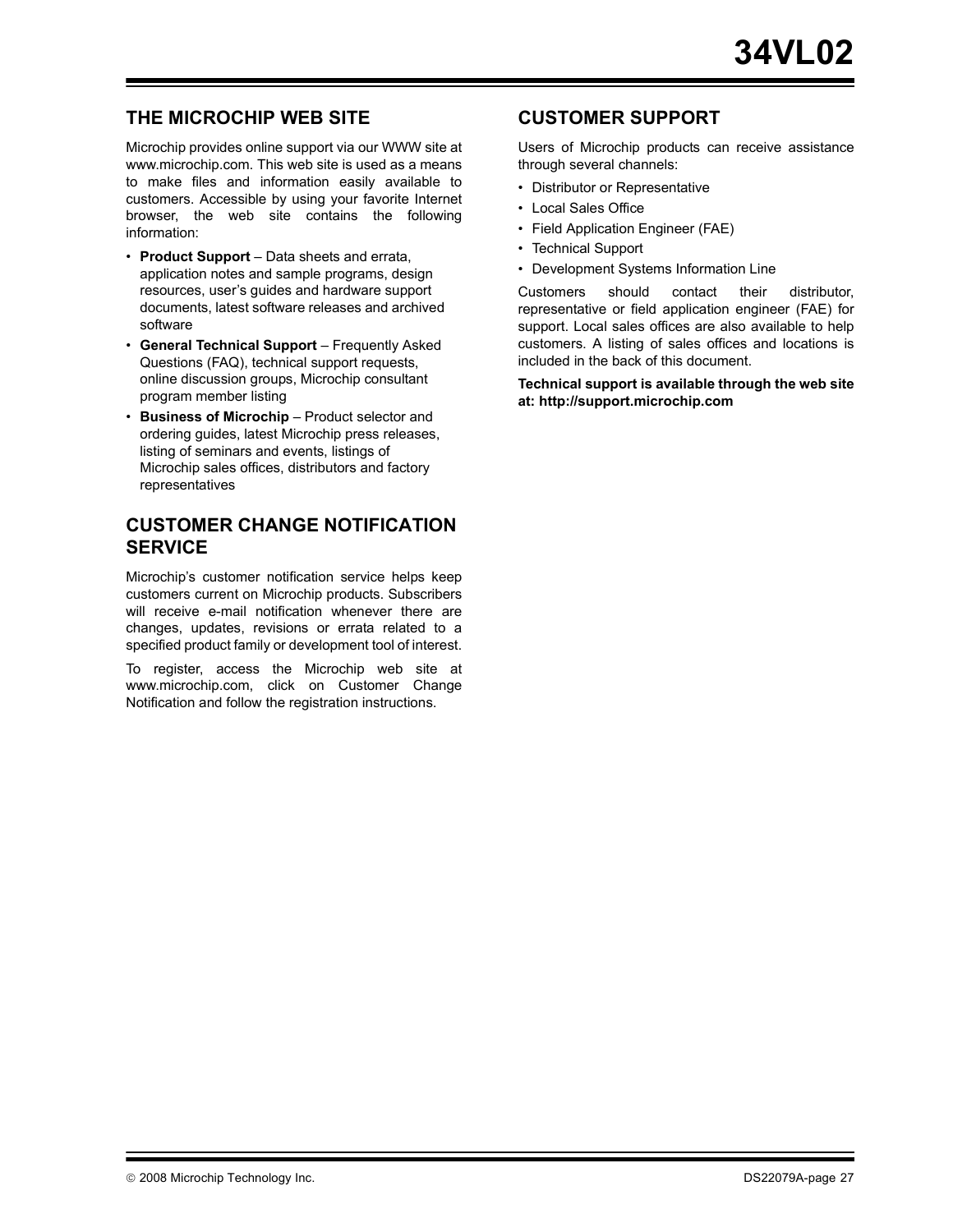#### **READER RESPONSE**

It is our intention to provide you with the best documentation possible to ensure successful use of your Microchip product. If you wish to provide your comments on organization, clarity, subject matter, and ways in which our documentation can better serve you, please FAX your comments to the Technical Publications Manager at (480) 792-4150.

Please list the following information, and use this outline to provide us with your comments about this document.

| To: | <b>Technical Publications Manager</b>                                 | Total Pages Sent ________                                                                |
|-----|-----------------------------------------------------------------------|------------------------------------------------------------------------------------------|
| RE: | Reader Response                                                       |                                                                                          |
|     |                                                                       |                                                                                          |
|     |                                                                       |                                                                                          |
|     |                                                                       | Address <u>experimental</u>                                                              |
|     |                                                                       |                                                                                          |
|     |                                                                       | Telephone: (_______) ___________ - ___________    FAX: (_____) _________ - __________    |
|     | Application (optional):                                               |                                                                                          |
|     | Would you like a reply? Y ___ N                                       |                                                                                          |
|     | Device: 34VL02                                                        | Literature Number: DS22079A                                                              |
|     | Questions:                                                            |                                                                                          |
|     | 1. What are the best features of this document?                       |                                                                                          |
|     |                                                                       |                                                                                          |
|     |                                                                       |                                                                                          |
| 2.  |                                                                       | How does this document meet your hardware and software development needs?                |
|     |                                                                       |                                                                                          |
|     |                                                                       |                                                                                          |
| 3.  |                                                                       | Do you find the organization of this document easy to follow? If not, why?               |
|     |                                                                       |                                                                                          |
|     |                                                                       |                                                                                          |
|     |                                                                       | 4. What additions to the document do you think would enhance the structure and subject?  |
|     |                                                                       |                                                                                          |
|     |                                                                       |                                                                                          |
| 5.  |                                                                       | What deletions from the document could be made without affecting the overall usefulness? |
|     |                                                                       |                                                                                          |
|     |                                                                       |                                                                                          |
|     | 6. Is there any incorrect or misleading information (what and where)? |                                                                                          |
|     |                                                                       |                                                                                          |
|     |                                                                       |                                                                                          |
| 7.  | How would you improve this document?                                  |                                                                                          |
|     |                                                                       |                                                                                          |
|     |                                                                       |                                                                                          |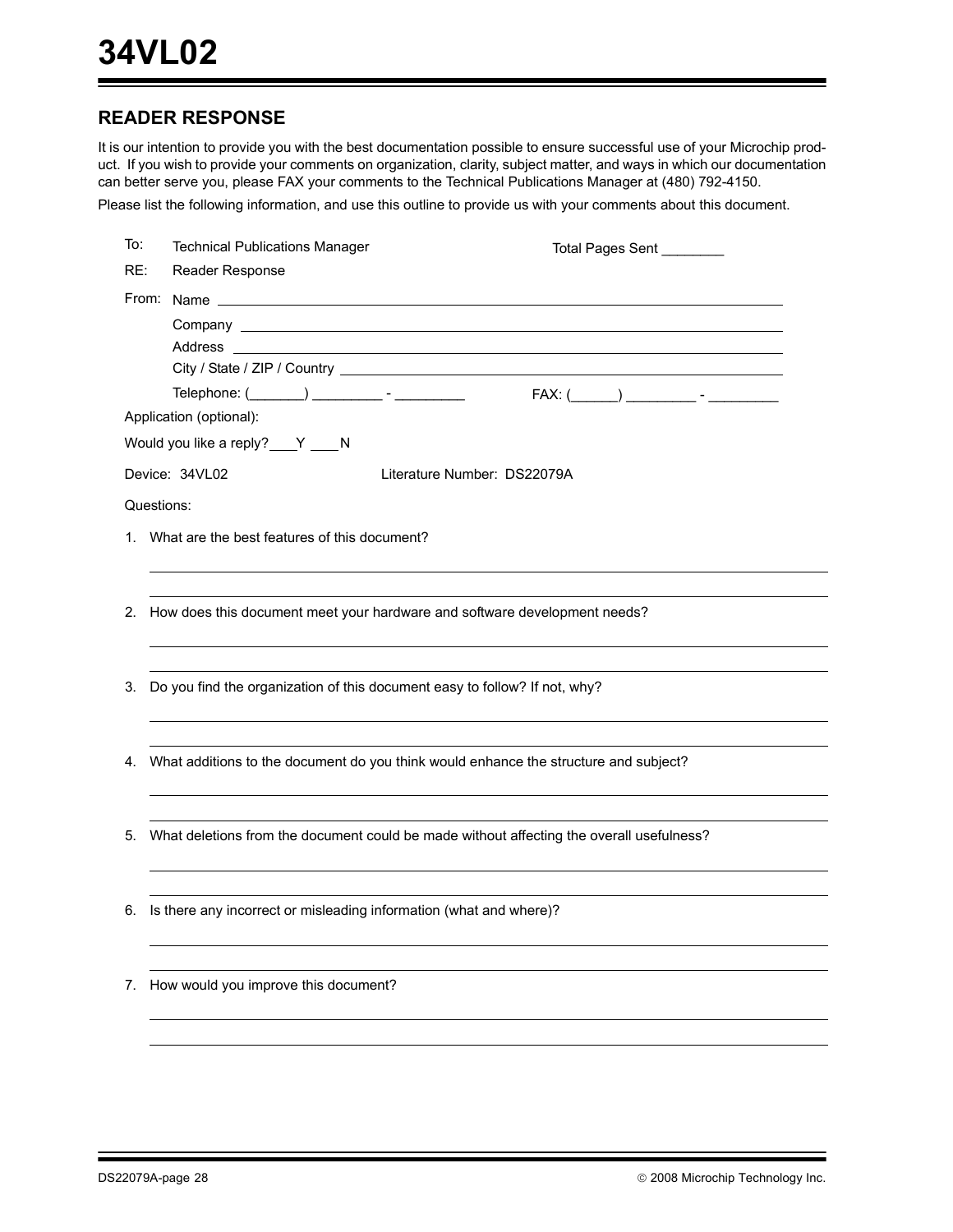### **PRODUCT IDENTIFICATION SYSTEM**

To order or obtain information, e.g., on pricing or delivery, refer to the factory or the listed sales office.

| <b>PART NO.</b> | χ<br>/XX                                                                                                                                                                                                                                                                                                                                                                                                                                             | <b>Examples:</b>                                                                                                   |
|-----------------|------------------------------------------------------------------------------------------------------------------------------------------------------------------------------------------------------------------------------------------------------------------------------------------------------------------------------------------------------------------------------------------------------------------------------------------------------|--------------------------------------------------------------------------------------------------------------------|
| <b>Device</b>   | Temperature Package<br>Range                                                                                                                                                                                                                                                                                                                                                                                                                         | 34VL02T/OT: Tape and Reel, 1.5V,<br>a)<br>SOT-23 package                                                           |
| Device:         | $= 1.5V$ , 2 Kbit $I2C$ Serial EEPROM<br>34VL02:<br>1.5V, 2 Kbit I <sup>2</sup> C Serial EEPROM<br>34VL02T:<br>$=$<br>(Tape and Reel)                                                                                                                                                                                                                                                                                                                | 34VL02T/ST: Tape and Reel, 1.5V,<br>b)<br>TSSOP package<br>34VL02T/MNY: Tape and Reel, 1.5V,<br>C)<br>TDFN package |
| Range:          | <b>Temperature</b> Blank = $-20^{\circ}$ C to +85 $^{\circ}$ C                                                                                                                                                                                                                                                                                                                                                                                       |                                                                                                                    |
| Package:        | ОT<br>Plastic Small Outline (SOT-23), 6-lead<br>$=$<br>P<br>Plastic DIP (300 mil body), 8-lead<br>$\equiv$<br>Plastic SOIC (3.90 mm body), 8-lead<br><b>SN</b><br>$\equiv$<br><b>ST</b><br>Plastic TSSOP (4.4 mm), 8-lead<br>$=$<br>Plastic Micro Small Outline (MSOP), 8-lead<br>MS.<br>$\equiv$<br>$MN^* =$<br>Plastic Dual Flat (TDFN), no lead package,<br>2x3 mm body, 8-lead<br>Note 1: "Y" indicates a Nickel Palladium Gold (NiPdAu) finish. |                                                                                                                    |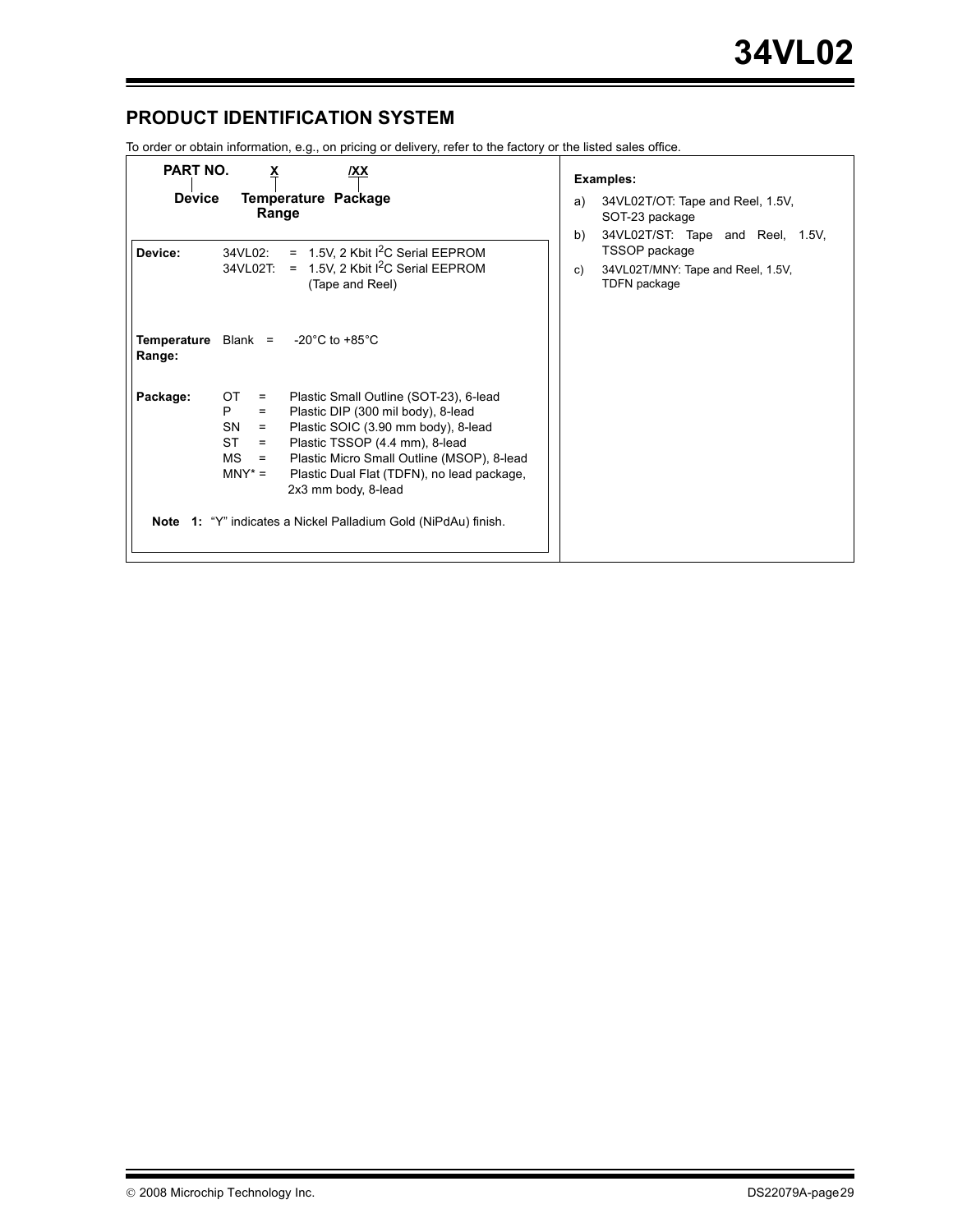# **34VL02**

**NOTES:**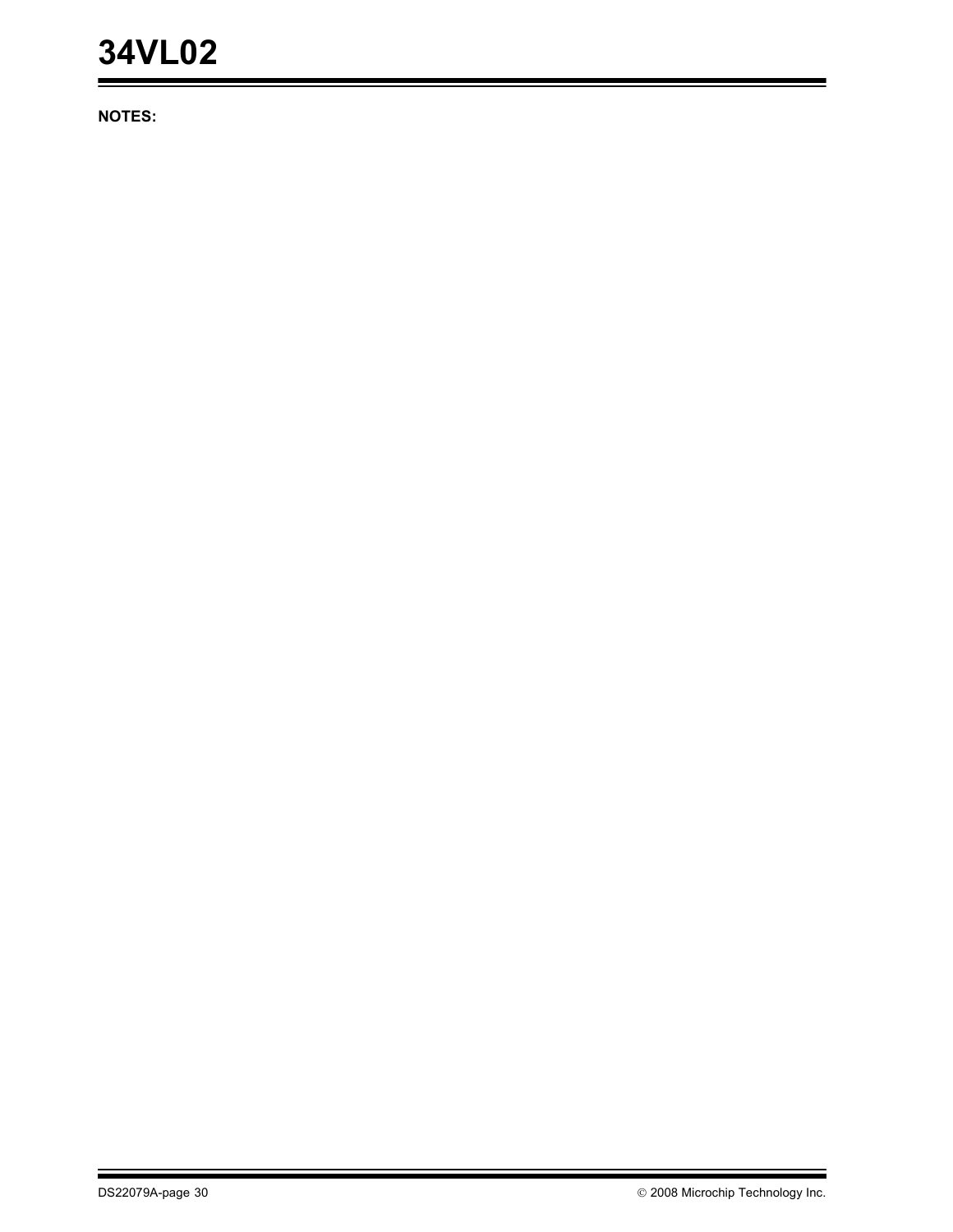#### **Note the following details of the code protection feature on Microchip devices:**

- Microchip products meet the specification contained in their particular Microchip Data Sheet.
- Microchip believes that its family of products is one of the most secure families of its kind on the market today, when used in the intended manner and under normal conditions.
- There are dishonest and possibly illegal methods used to breach the code protection feature. All of these methods, to our knowledge, require using the Microchip products in a manner outside the operating specifications contained in Microchip's Data Sheets. Most likely, the person doing so is engaged in theft of intellectual property.
- Microchip is willing to work with the customer who is concerned about the integrity of their code.
- Neither Microchip nor any other semiconductor manufacturer can guarantee the security of their code. Code protection does not mean that we are guaranteeing the product as "unbreakable."

Code protection is constantly evolving. We at Microchip are committed to continuously improving the code protection features of our products. Attempts to break Microchip's code protection feature may be a violation of the Digital Millennium Copyright Act. If such acts allow unauthorized access to your software or other copyrighted work, you may have a right to sue for relief under that Act.

Information contained in this publication regarding device applications and the like is provided only for your convenience and may be superseded by updates. It is your responsibility to ensure that your application meets with your specifications. MICROCHIP MAKES NO REPRESENTATIONS OR WARRANTIES OF ANY KIND WHETHER EXPRESS OR IMPLIED, WRITTEN OR ORAL, STATUTORY OR OTHERWISE, RELATED TO THE INFORMATION, INCLUDING BUT NOT LIMITED TO ITS CONDITION, QUALITY, PERFORMANCE, MERCHANTABILITY OR FITNESS FOR PURPOSE**.** Microchip disclaims all liability arising from this information and its use. Use of Microchip devices in life support and/or safety applications is entirely at the buyer's risk, and the buyer agrees to defend, indemnify and hold harmless Microchip from any and all damages, claims, suits, or expenses resulting from such use. No licenses are conveyed, implicitly or otherwise, under any Microchip intellectual property rights.

#### **Trademarks**

The Microchip name and logo, the Microchip logo, Accuron, dsPIC, KEELOQ, KEELOQ logo, MPLAB, PIC, PICmicro, PICSTART, PRO MATE, rfPIC and SmartShunt are registered trademarks of Microchip Technology Incorporated in the U.S.A. and other countries.

FilterLab, Linear Active Thermistor, MXDEV, MXLAB, SEEVAL, SmartSensor and The Embedded Control Solutions Company are registered trademarks of Microchip Technology Incorporated in the U.S.A.

Analog-for-the-Digital Age, Application Maestro, CodeGuard, dsPICDEM, dsPICDEM.net, dsPICworks, dsSPEAK, ECAN, ECONOMONITOR, FanSense, In-Circuit Serial Programming, ICSP, ICEPIC, Mindi, MiWi, MPASM, MPLAB Certified logo, MPLIB, MPLINK, mTouch, PICkit, PICDEM, PICDEM.net, PICtail, PIC<sup>32</sup> logo, PowerCal, PowerInfo, PowerMate, PowerTool, REAL ICE, rfLAB, Select Mode, Total Endurance, UNI/O, WiperLock and ZENA are trademarks of Microchip Technology Incorporated in the U.S.A. and other countries.

SQTP is a service mark of Microchip Technology Incorporated in the U.S.A.

All other trademarks mentioned herein are property of their respective companies.

© 2008, Microchip Technology Incorporated, Printed in the U.S.A., All Rights Reserved.



## **QUALITY MANAGEMENT SYSTEM CERTIFIED BY DNV**  $=$  ISO/TS 16949:2002  $=$

*Microchip received ISO/TS-16949:2002 certification for its worldwide headquarters, design and wafer fabrication facilities in Chandler and Tempe, Arizona; Gresham, Oregon and design centers in California and India. The Company's quality system processes and procedures are for its PIC® MCUs and dsPIC® DSCs, KEELOQ® code hopping devices, Serial EEPROMs, microperipherals, nonvolatile memory and analog products. In addition, Microchip's quality system for the design and manufacture of development systems is ISO 9001:2000 certified.*